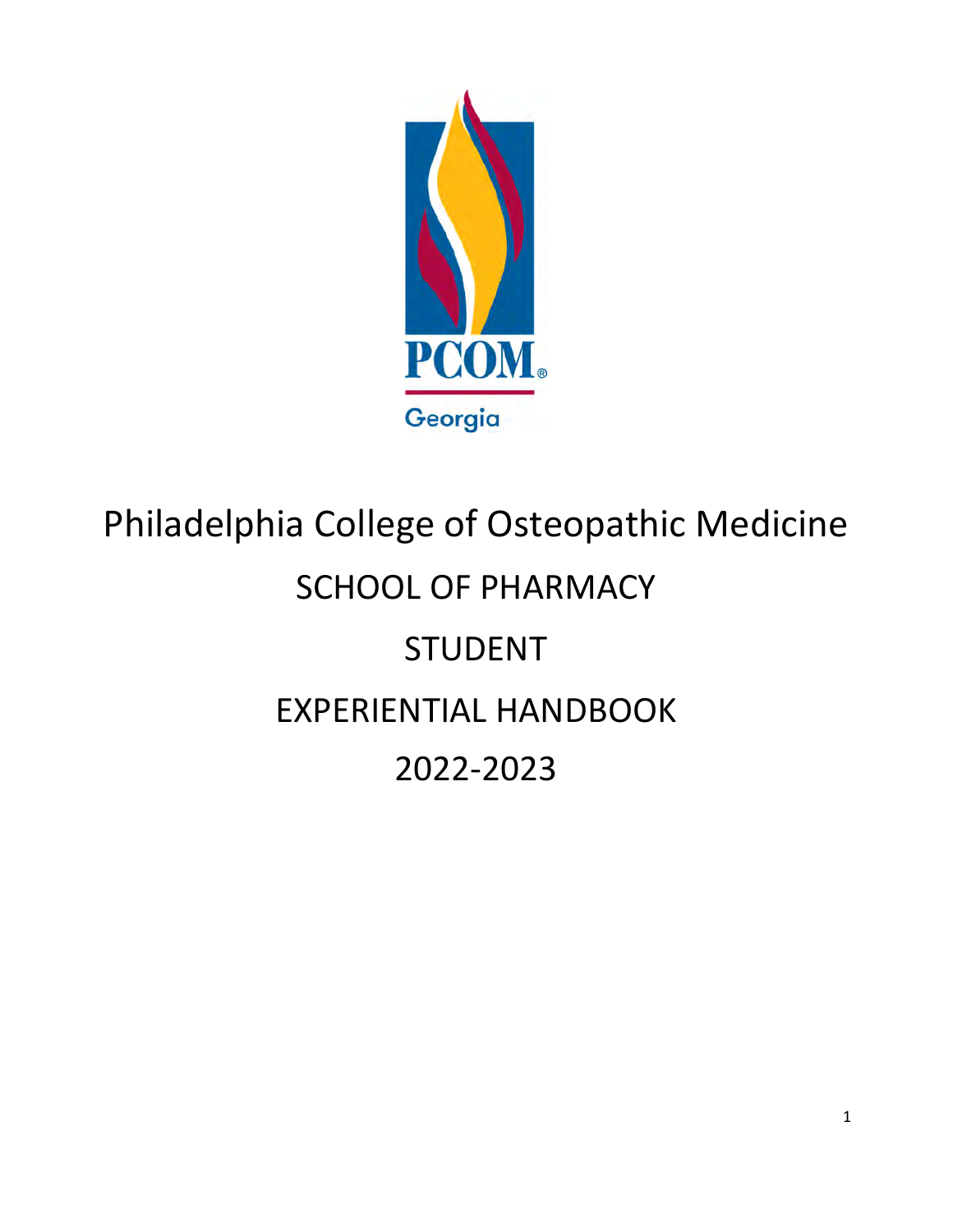# **Contents**

| Policy and Procedures for Requesting Absences and Modifications for Religious Reasons 19 |
|------------------------------------------------------------------------------------------|
|                                                                                          |
|                                                                                          |
|                                                                                          |
|                                                                                          |
|                                                                                          |
|                                                                                          |
|                                                                                          |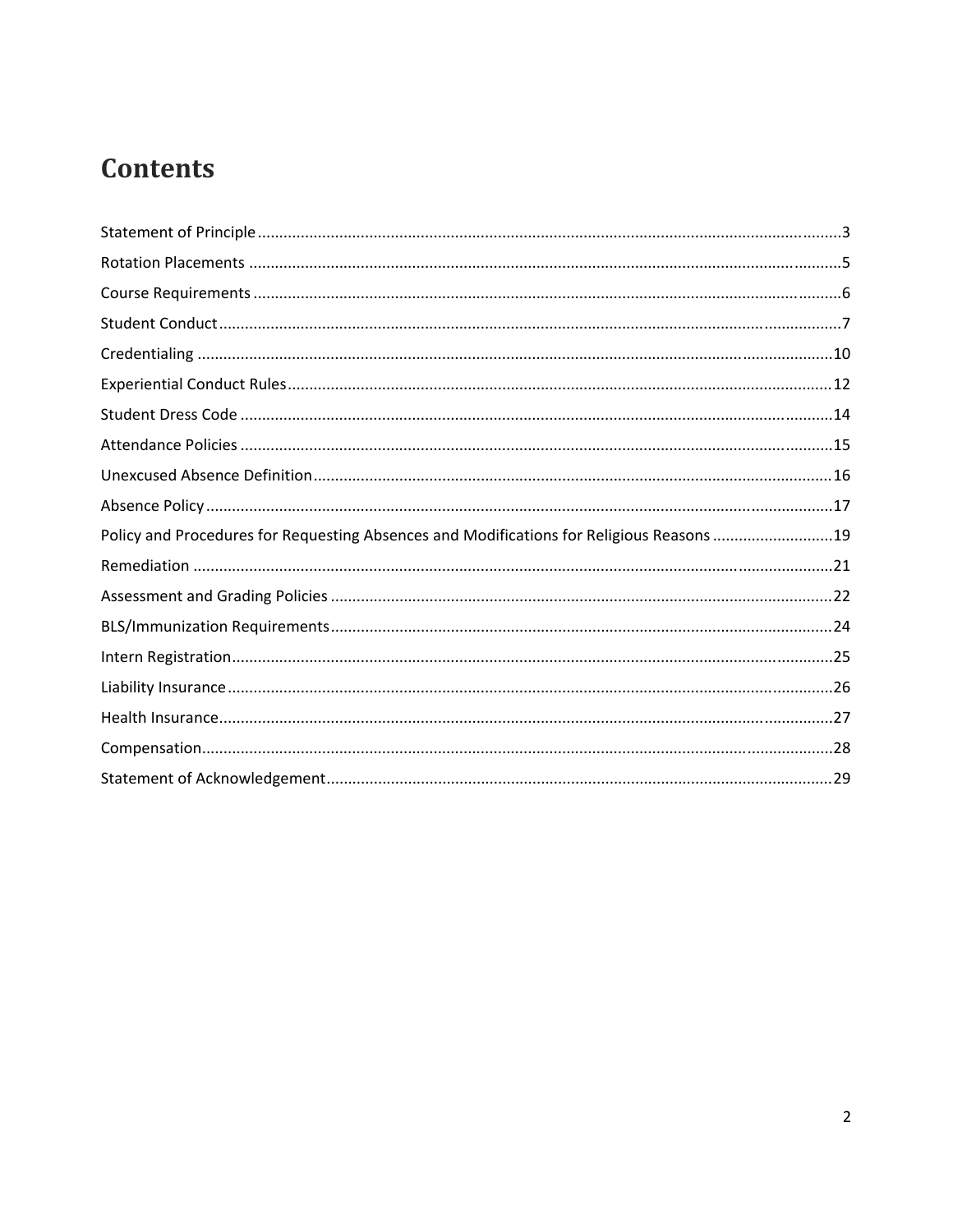### **Statement of Principle**

The objective of the four‐year experiential program, in combination with all other courses in the curriculum, is to educate students to think and act as independent, competent pharmacy practitioners. The primary strategy used in experiential training to achieve this objective is to give students increasing levels of responsibility for patient care throughout the program in a variety of practice settings. Introductory Pharmacy Practice Experiences (IPPE) begin in the P1 year and continues in a progressive manner to prepare students for the Advanced Pharmacy Practice Experiences (APPE) in the fourth professional year. Success in experiential training is largely measured by the way in which the student pharmacist demonstrates the characteristics of an independent and active learner. The benefit gained by each student from experiential education is directly related to the responsibility that the student takes for her/his own learning.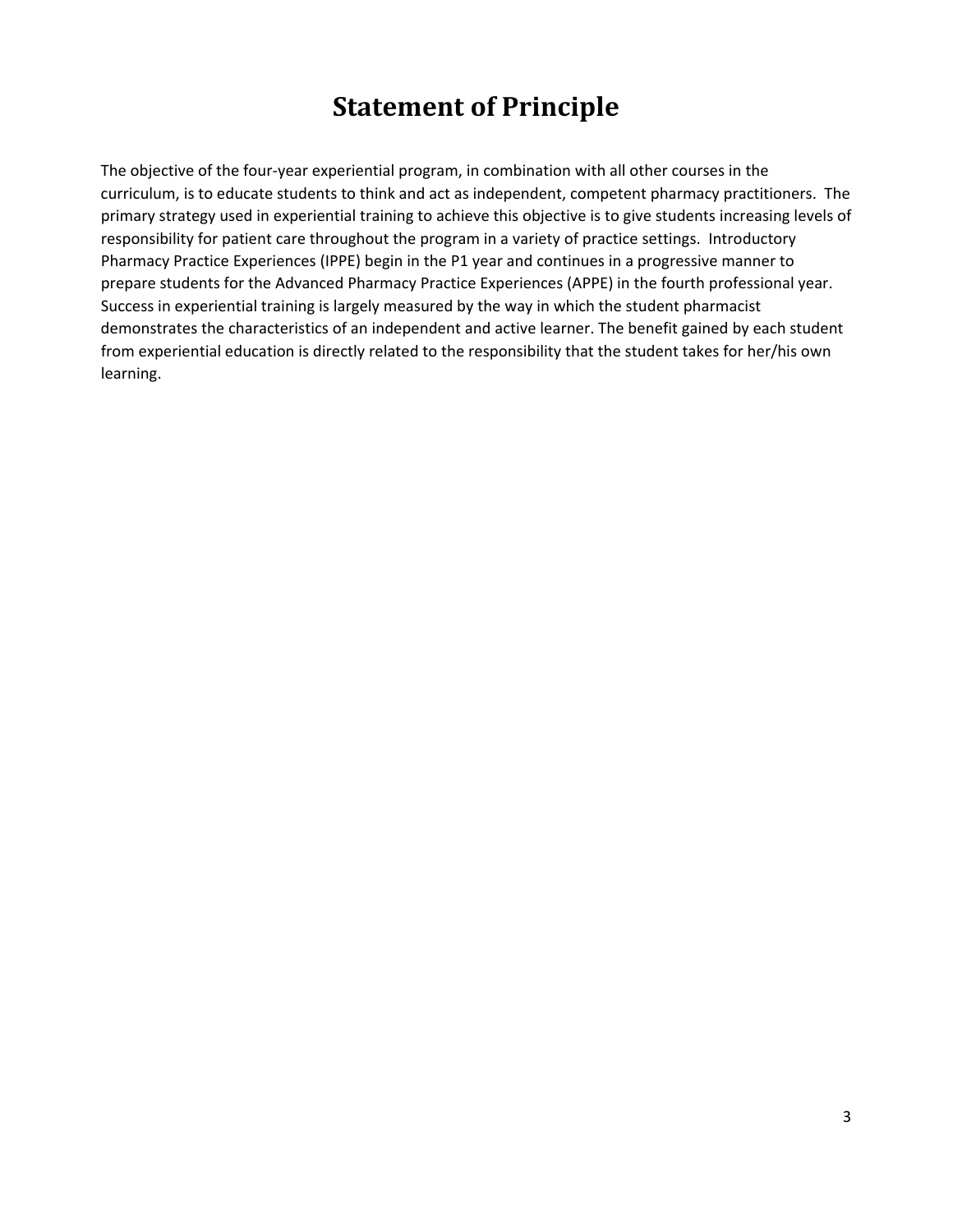# **Special Accommodations**

If anyone in this course has a disability and wishes to receive accommodations, the Assistant Dean is available to discuss reasonable accommodations for those registered with the Disability Services. Please contact Dr. Julie Wickman at juliewi@pcom.edu to make an appointment during office hours to discuss your accommodations. If you wish to receive accommodations on the basis of a disability and are not registered with Disability Services, please contact their office immediately. Alina Torres‐Zickler may be reached at: alinato@pcom.edu.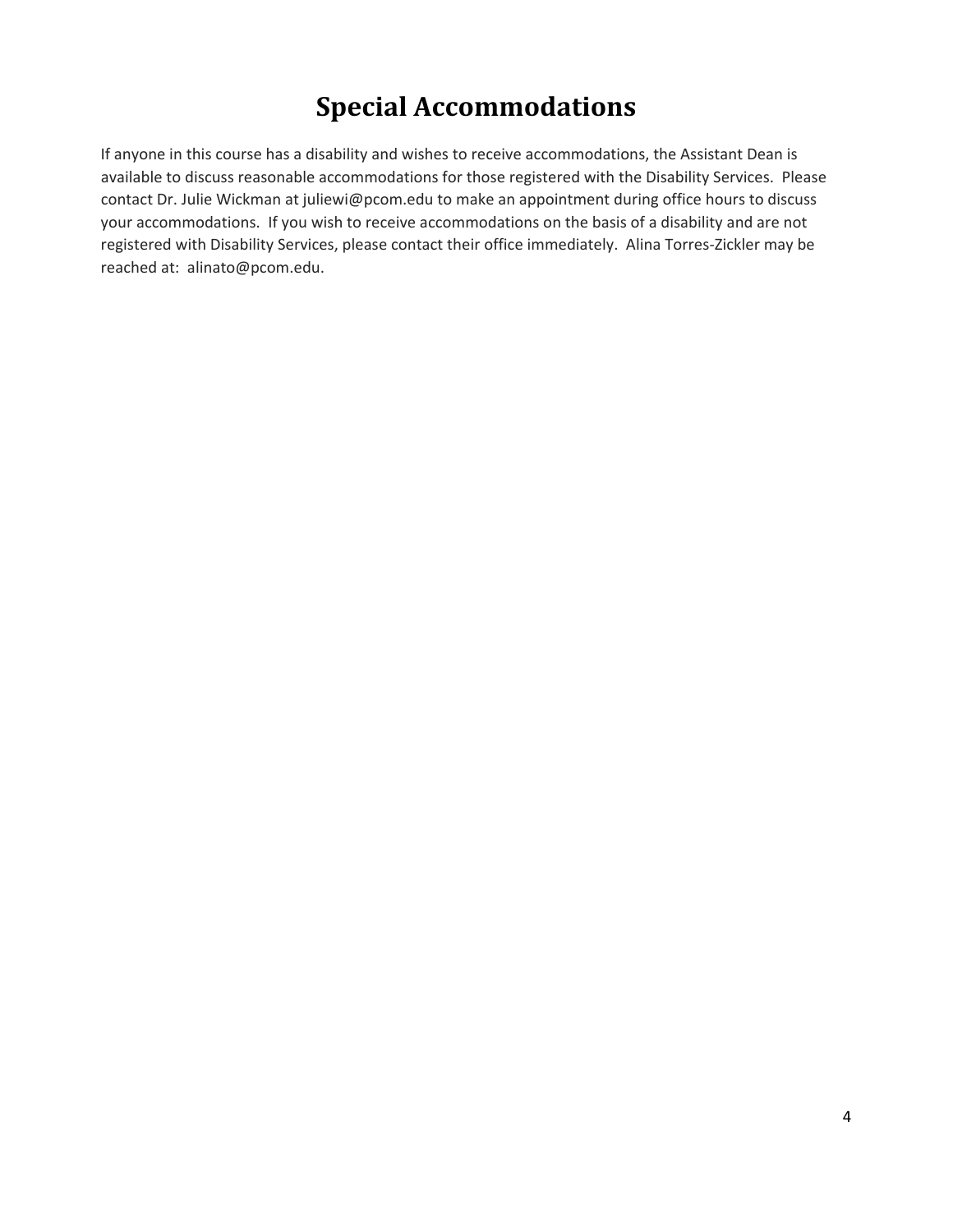# **Rotation Placements**

APPE/IPPE site assignment takes into account driving time from the residence of the student, the PCOM Georgia campus and the IPPE Site. PCOM School of Pharmacy attempts to limit the drive time from the site to campus to 60 minutes or less when classes are in session; however, due to the variability inherent in traffic flow in a large metropolitan area, this is not guaranteed. Students are asked to keep their place of residence current in CORE for purposes of site assignment. No other considerations will be made when making APPE/IPPE assignments.

A student must self‐report any of the following conflicts with an IPPE or APPE site within 72 hours of assignment:

- Student is currently, or was formerly, employed at the site
- Student is currently, or was formerly, employed by the same owner/corporation (i.e. Walgreens)
- Student is currently, or was formerly, employed by the preceptor at the site
- Student is related to the owner or any staff pharmacist within the second degree

For purposes of this policy, a student is considered to be employed if they averaged 4 or more contact hours per week for more than 8 weeks during the last 5 years. Whether the student received compensation, usually in the form of wages, does not matter.

PCOM School of Pharmacy may, at its sole discretion, assign the student to a different site under these circumstances. Failure to report the conflict will result in a grade of No Pass for the rotation. Generally, no other changes will be made to site assignments.

**Under no circumstance are students to switch rotation sites.** Once rotations are assigned and sent out placement will be considered final and no adjustments will be made without approval of the Assistant Dean. Under no circumstances shall a student contact any preceptor directly to make adjustments to their schedule.

Students may not reach out to a preceptor to secure a rotation assignment.

If a student experiences an emergency that results in the need to withdraw from a scheduled practice experience (e.g., extended personal illness or death in the immediate family), the student must email the Assistant Dean of Experiential Education with the reasons for this request. These requests will be reviewed and decisions will be made on a case-by-case basis. While every attempt will be made to reschedule the student into a similar experience, it is not guaranteed. The APPE student may also need to relinquish his/her "off block" or accept other changes in order to ensure graduation requirements are met.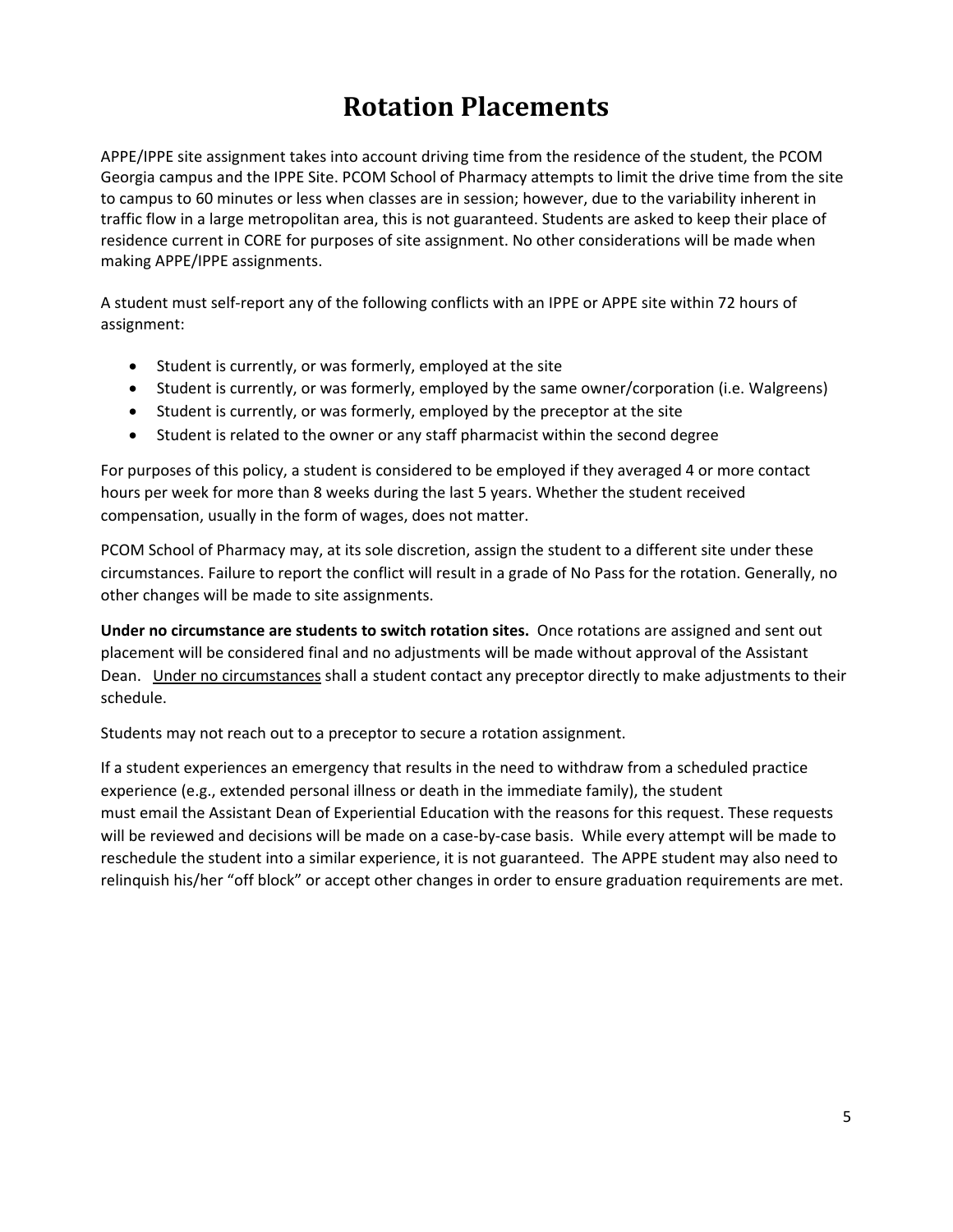### **Course Requirements**

- Professional attitude.
- Short white lab coat.
- Georgia Intern Licensure.
- Completion of Site Credentialing Requirements as stated in CORE.
- Completion of Core based "Basics For Healthcare Students" modules.
- Completion of online HIPAA and OSHA training modules.
- Completion of online Blood-Borne Pathogens/Needle Stick training module.
- Documentation of completed Basic Life Support Certification (CPR).
- Documentation of required Immunizations.
- Documentation of Health Insurance (insurance information should be carried at all times to have it available for emergency situations).
- PCOM School of Pharmacy name badge.
- Consistent communication via student's pcom.edu email address and/or via CORE.
- Required readings.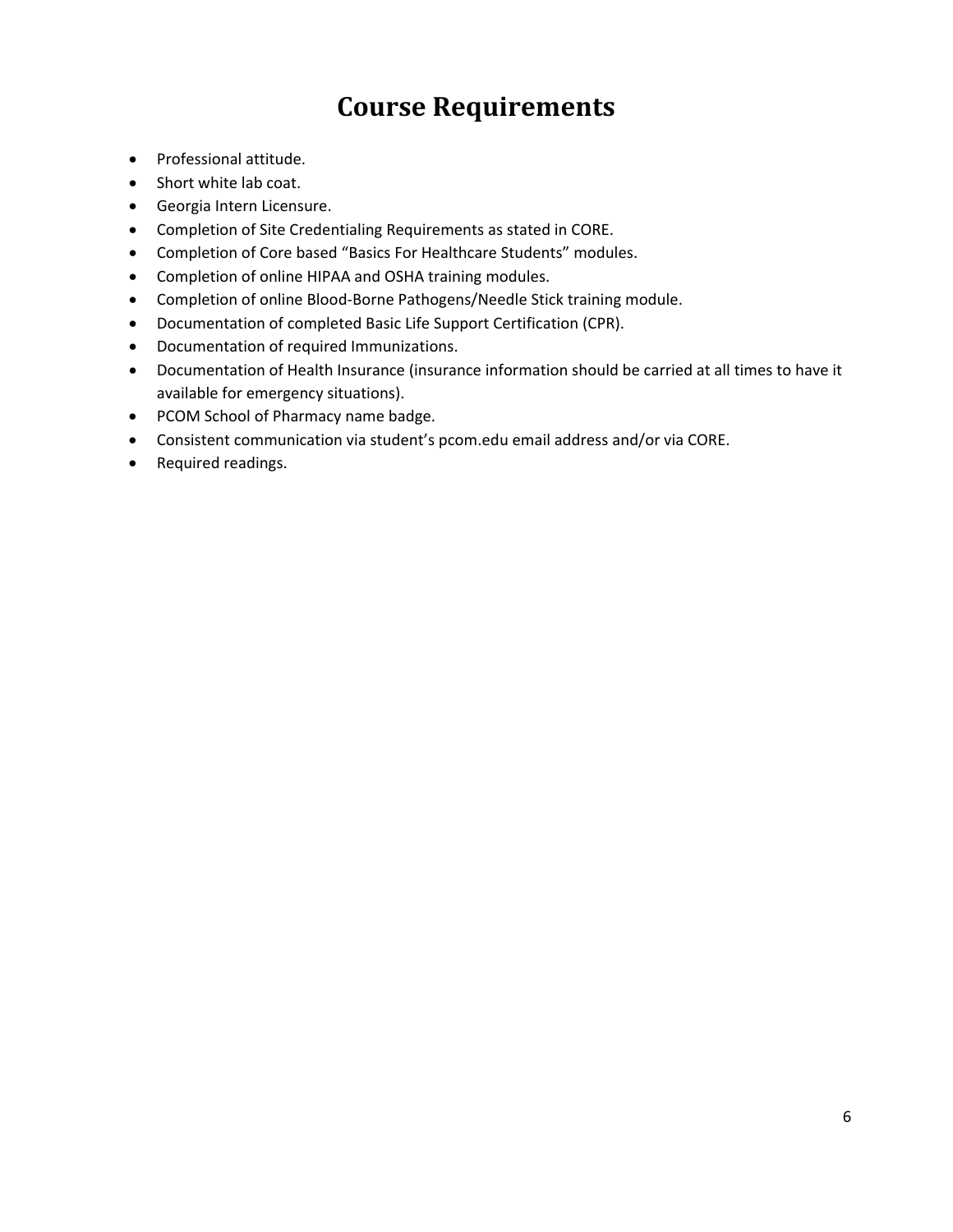# **Student Conduct**

The student should keep in mind, at all times, that the primary objective of the PPE is learning, and that learning is not a passive process but one that requires active participation and communication. All communication to the student will be via student's pcom.edu email and/or CORE's email.

- No later than the Monday or Tuesday that is 3 weeks prior to the first day of rotation, the student must phone or email the preceptor to make arrangements about starting time and other necessary details such as site location, parking, attire, etc . . . It is imperative that the student communicate with the preceptor stated in the assignment as listed in the schedule in CORE. IPPE students may have a notation in their schedule to contact their preceptor at 10 days prior; this is acceptable for those sites that state this.
- Failure to contact the preceptor represents a violation of the professionalism component of the course and may result in disciplinary action which may include receiving an "Incomplete" for the course. Makeup rotations are to be at the discretion of the Assistant Dean of Experiental Education.
	- $\circ$  APPE students will makeup the course during the first block of the next APPE year if there is availability; otherwise student will makeup the course during the next available (second) block of the next APPE year.
	- $\circ$  IPPE students will makeup the course during the first block of their APPE year if availability exists. If there is not a suitable rotation site for the missing course the student may have to forfeit Block 1 and complete the IPPE during APPE Block 2. This will result in the student not having an "off block" and having to participate in a rotation one block past graduation. This will not interfere with graduation if the student has a passing grade for the course.
- The student should contact Julie Stevens (juliest@pcom.edu) in the Office of Experiential Education if they experience any difficulty in reaching the preceptor. The Office of Experiential Education should be alerted if, at no later than two weeks ahead of the start of the rotation, student is still unable to reach the preceptor .
- Credentialing/On-boarding requirements are stated in CORE for each site. Adherence to each of the items is extremely important. Failure to comply with the site's requirements or Office of Experiential Education's due date for turning in these items will result in an "Incomplete" for the course. Makeup rotations are to be at the discretion of the Assistant Dean of Experiental Education.
	- $\circ$  APPE students will makeup the course during the first block of the next APPE year if there is availability; otherwise student will makeup the course during the next available (second) block of the next APPE year. This will not interfere with graduation if the student has a passing grade for the course.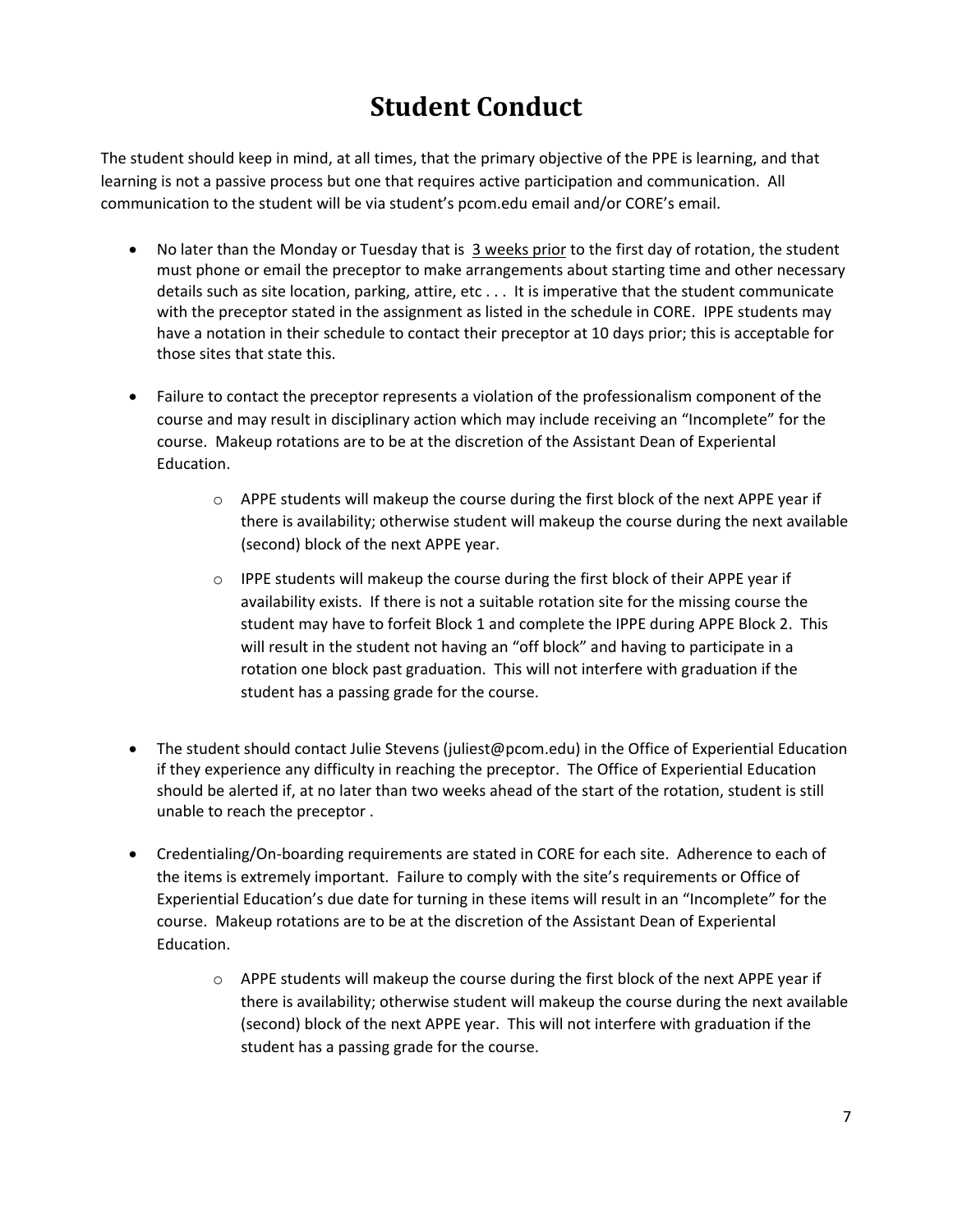- o IPPE students will makeup the course during the first block of their APPE year if availability exists. If there is not a suitable rotation site for the missing course the student may have to forfeit Block 1 and complete the IPPE during APPE Block 2. This will result in the student not having an "off block" and having to participate in a rotation one block past graduation. This will not interfere with graduation if the student has a passing grade for the course.
- The corresponding year's Experiential Education Student Handbook signed and dated student acknowledgement form and policy and procedure quiz must be completed in CORE by the due date stated in an email to students. Students not turning in the form by the due date may not participate in their scheduled IPPE/APPE. Their IPPE/APPE will then be scheduled at the discretion of the Office of Experiential Education based on availability. This may or may not be during the originally scheduled academic year.
- Attendance is **mandatory** on each of your scheduled dates from your scheduled start time until your scheduled end time. Failure to meet these criteria will result in a grade of No Pass for your assigned PPE. See "Attendance Policy" and "Absence Policy" in this document for details.
- Parking arrangements are site-dependent. This information should be obtained from the principal preceptor prior to the start of the rotation. The student is expected to arrange transportation to rotation sites. **Parking and transportation costs will be the student's responsibility.**
- The student must exhibit professional appearance, both in manner and in dress. He/she must adhere at all times to the standards of dress and behavior specified by the preceptor and site assigned. A clean short white lab coat or jacket and a name tag must be worn.
- All syllabi are located in the Documents Library in CORE. Student will present themselves at site with a hard copy of the syllabi.
- Students must conduct themselves in a professional manner at all times. Students will follow established school and institutional policies. An unprofessional act, deemed as such by the principal preceptor or authorities at the site, may result in removal from the site and failure of the rotation.
- Inappropriate use of technology (personal use of cell phones, email, PDAs. Etc...) is not permitted at rotation sites. Cell phones should be turned OFF while on rotations.
- The student is obligated to respect any and all confidences revealed during the assignment, including pharmacy records, fee systems, professional policies, patient information, etc. No discussion of patient cases should take place in public areas of the site, i.e. elevators, cafeteria, etc. When discussing a patient outside of the immediate practice area, or with anyone not involved in the patient's care (at case presentations or professional meetings) the student should never reveal a patient name. Initials are acceptable.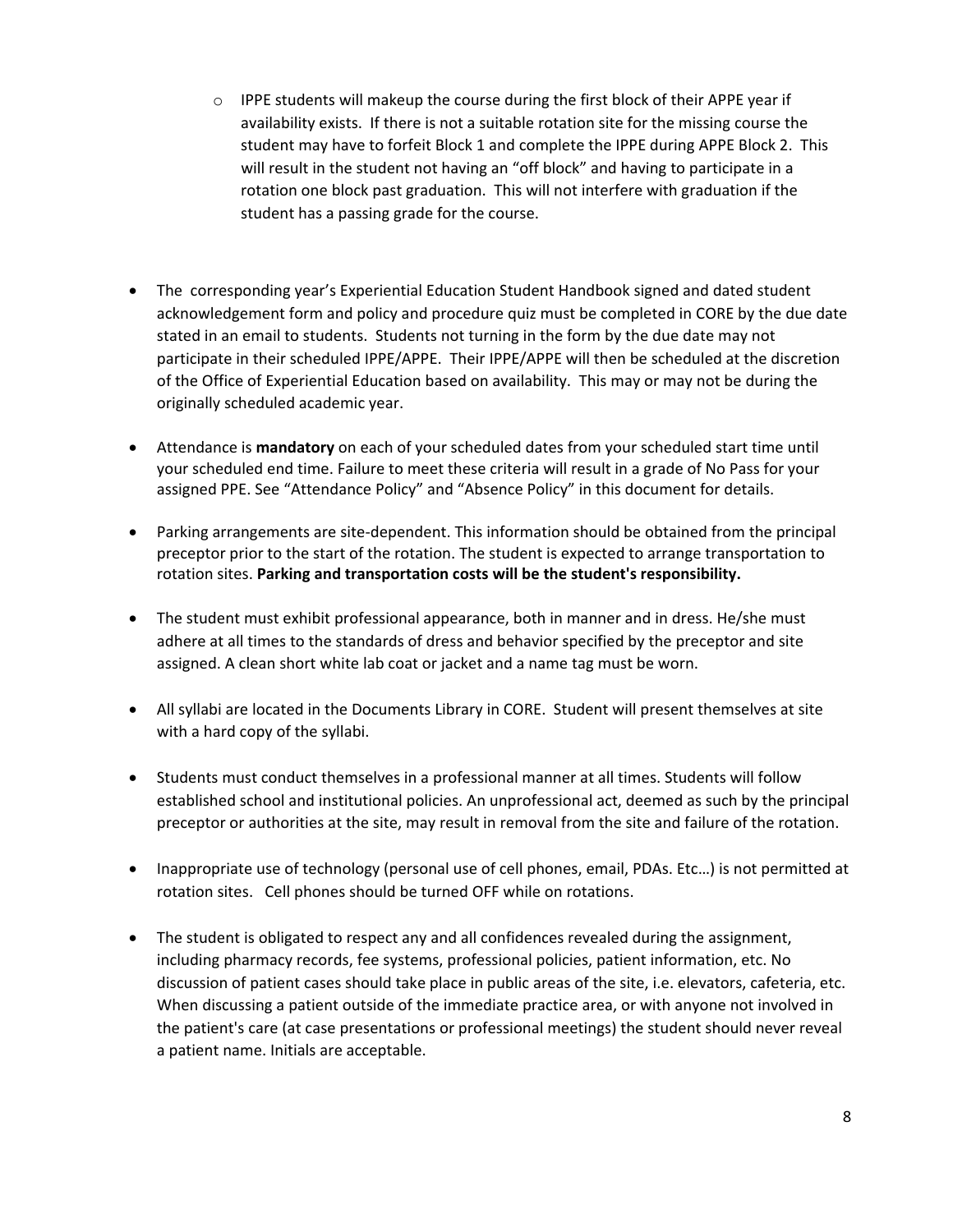- All patient data reviewed or discussed during the site visits must **be kept confidential.** Any breach of patient confidentiality, however minor, will result in failure of the rotation. **There will be no exceptions.**
- A student *should never publicly question the advice or directions of the preceptor*, but should discuss any disagreements in private. All criticism should be viewed as a means of learning. Additional concerns may be discussed with the Coordinator of the PPE program.
- The student will obey all laws and regulations which govern practice, and will seek clarification of any point about which they are uncertain.
- Students are covered for professional liability by the self-insured risk management plan of PCOM School of Pharmacy. In addition, students individually may carry liability insurance. Any other insurance needs (e.g., health, accident, or car insurance) are the responsibility of the student.
- Assignments are expected to be completed on time. Late assignments will not be accepted.
- The student will follow all specific policies, procedures, and requirements given to him/her by their individual rotation sites.
- Students are required to attend all rotation related conferences and site visits.
- When considering out of state rotations, please note that the school will require your onsite presence after the ninth block.
- It is the student's responsibility to obtain licensure for any out of state rotations.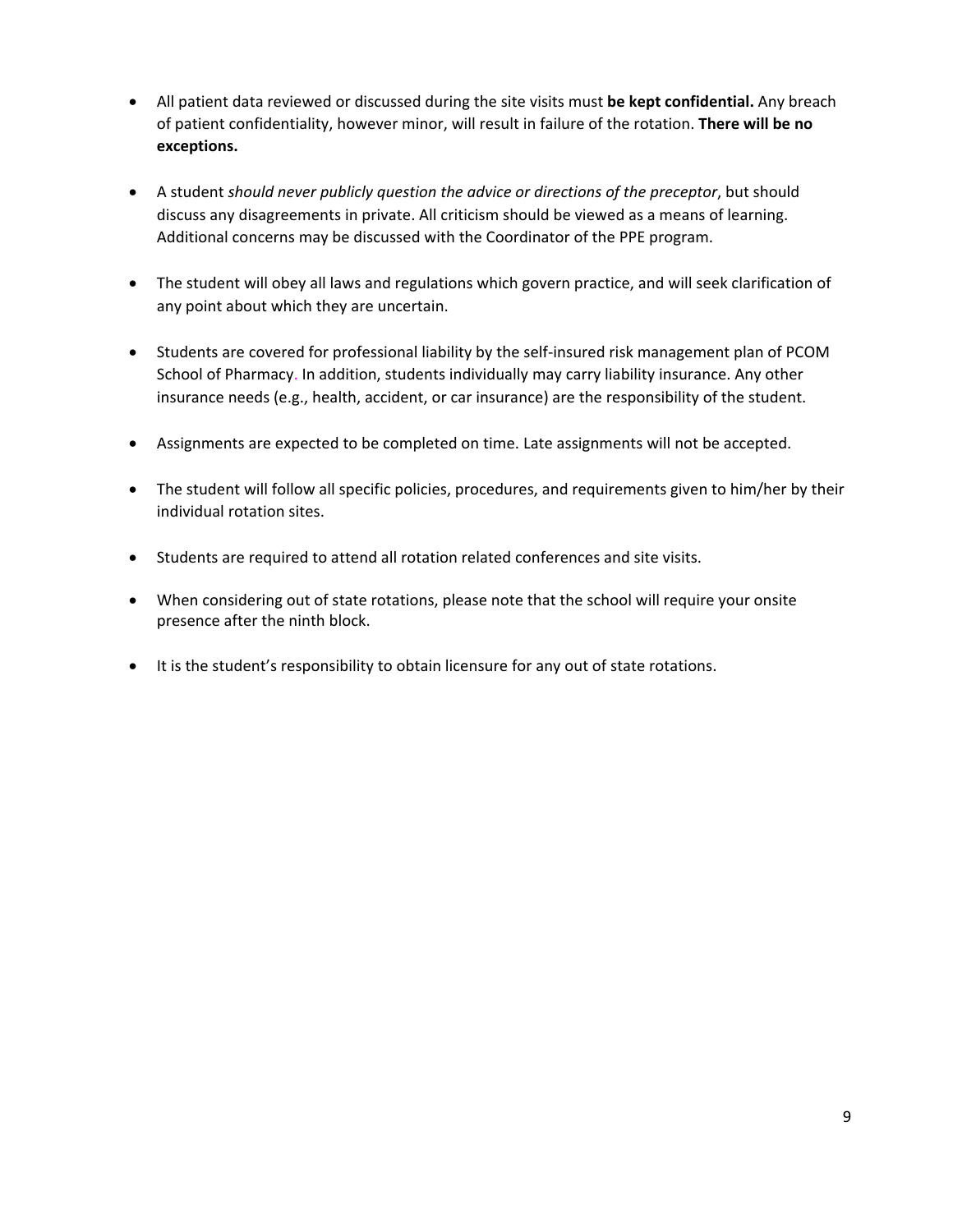# **Credentialing**

Bridget Bexho is the School of Pharmacy's Credentialing Coordinator. The due date for credentialing/onboarding paperwork is **10 weeks prior to the start date of your rotation unless otherwise specified.** Rotation requirements can be found in CORE under the Site Requirements. Credentialing paperwork must be emailed to Bridget Bexho at Bridgetbe@pcom.edu unless you are told to turn in your paperwork another way (i.e. via Acemapp or Symplr which are online credentialing programs for specific sites).

Background check and Drug Screen via Advantage Students must be completed annually for many rotation sites and results must be reviewed by you once complete and shared with school and your rotation site prior to the paperwork due date. Should there be any changes to the students' schedule the school will not be liable for any fees paid by the student.

All immunizations shall be updated and uploaded into CORE and must always be kept current. If you have any questions about the immunization requirements for rotations you may reach out to Bridget Bexho.

Make sure that you maintain proof of the following in CORE:

- Measles, Mumps, Rubella (MMR) Vaccine and/or MMR titers showing immunity
- Varicella Vaccine and/or Varicella Titer showing immunity
- Hepatitis B series (includes 3 separate vaccines) and titers showing that you have immunity to Hep B
- Tdap (this is good for 10 years and must not expire while you are in school)
- Annual seasonal Flu Vaccine for rotations typically between September ‐ May (Plan to get your flu vaccine in August ‐ A blank flu vaccine form will be found on the home page of CORE that you can take with you when you get vaccinated. It will also be emailed to you prior to flu season. Please note that a receipt for the flu vaccine is not enough proof and is not accepted by school and most rotation sites)
- Annual Tuberculosis (TB) test (either PPD skin test, blood test such as Quantiferon Gold or chest x‐ ray). Some rotation sites such as Emory require more frequent TB testing (an annual and a new test within 12 weeks of rotation start date). Some rotation sites such as Northside Atlanta will only accept the TB Blood test. Please review the rotation requirements carefully so that you are in compliance.

Other documents that you must keep up to date in CORE are the following:

- Your address while you are in school
- Your cell phone number
- Past and Current Pharmacy Work experience
- Current BLS proof ‐ please sign the document and update with new card as needed
- Current proof of health insurance ‐ update annually

Some sites require the following documents so it is good to keep these up-to-date and available to send with credentialing if needed:

- Current CV
- Driver's license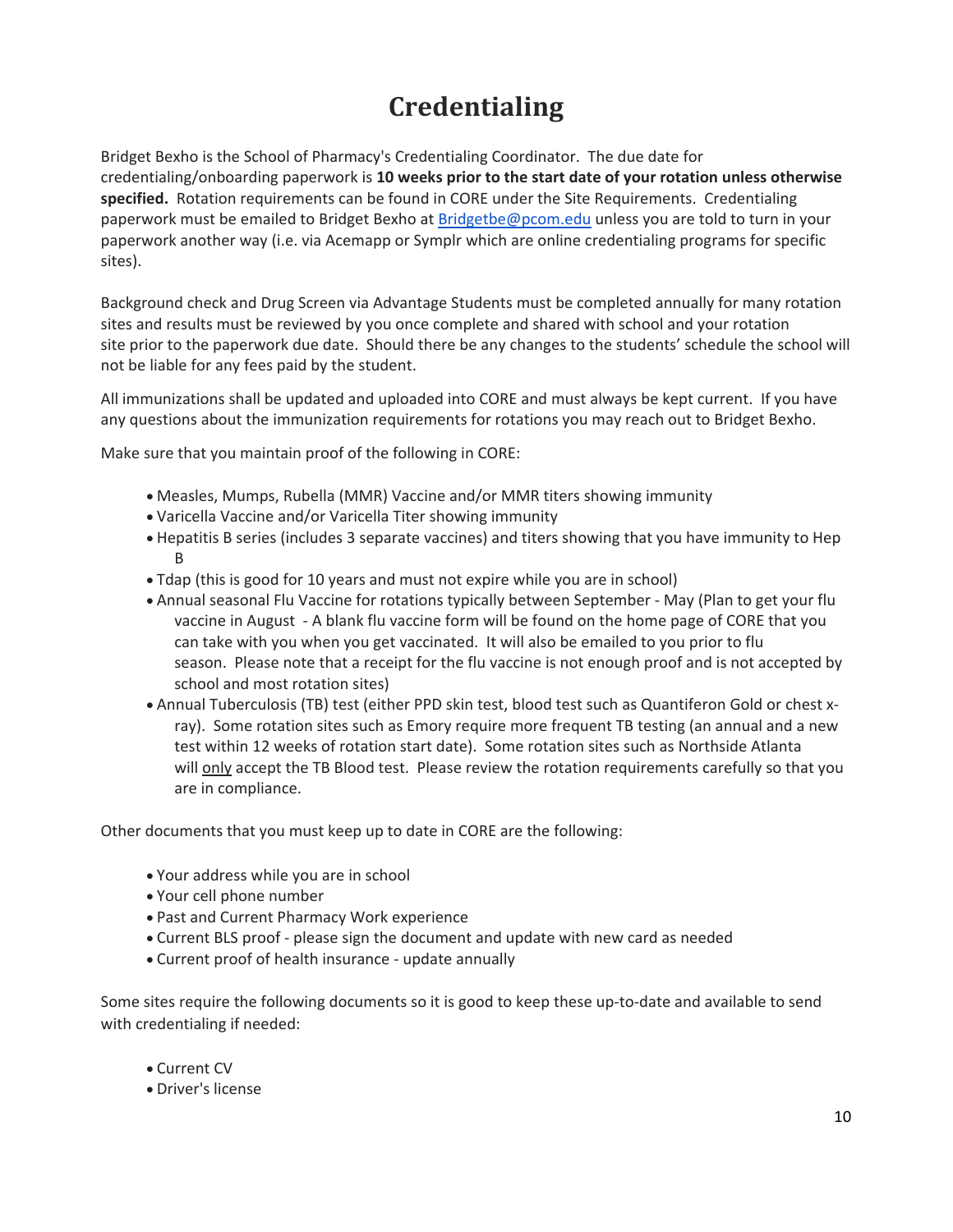- Copy of your intern license
- Head shot against a blank background for ID badges and your CORE profile picture

Should there be any changes to the above credentialing/onboarding orientation and paperwork process, students will be advised via email to their pcom.edu account. Student is responsible for regularly checking this email account.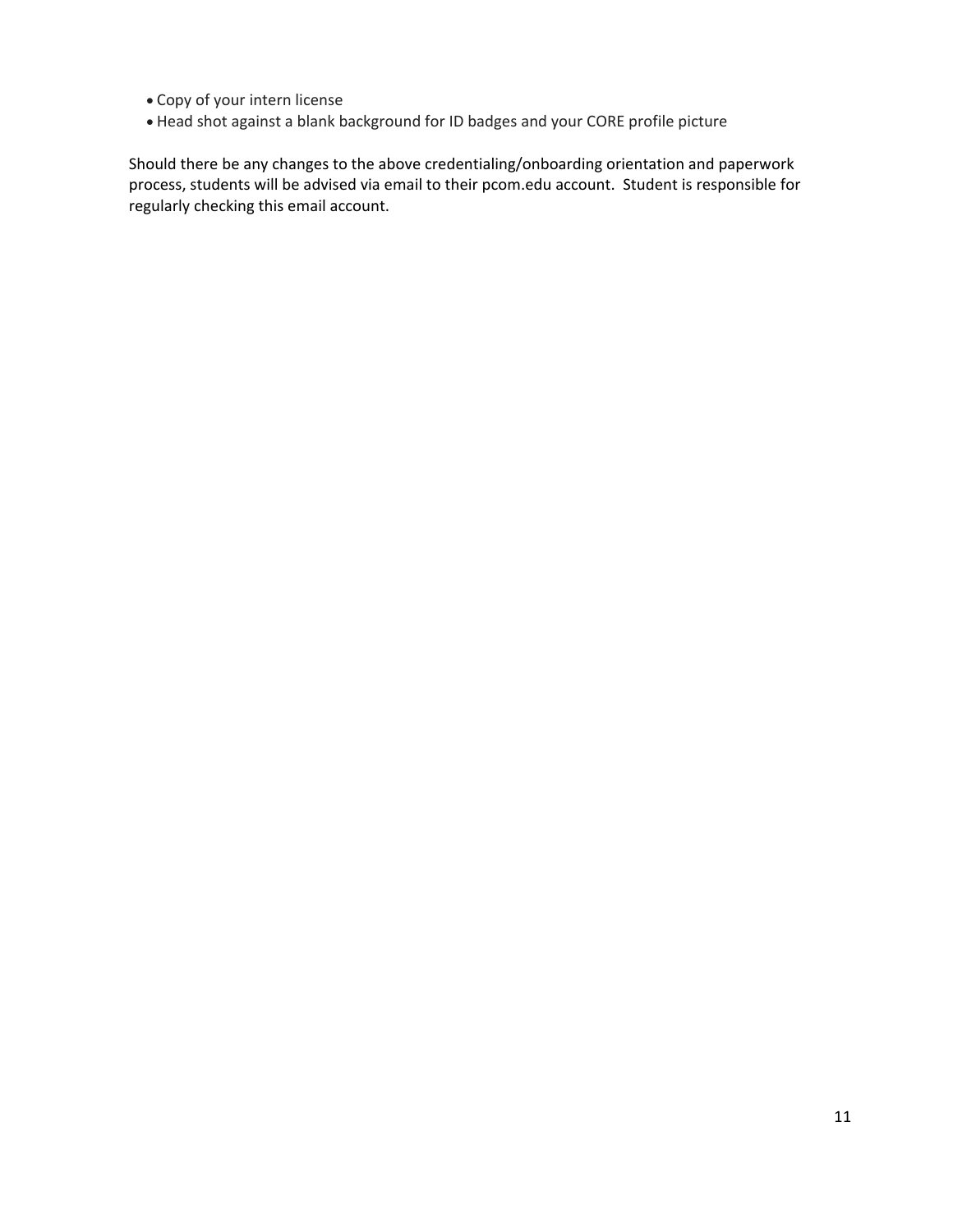# **Experiential Conduct Rules**

- I will follow all ethical instructions of my preceptor.
- I will recognize my preceptor as the authority for all rules, regulations, and expectations.
- $\bullet$  I will be courteous and professional at all times.
- I will arrive on time to all experience sites.
- I will wear professional attire, including a white lab coat and name tag, as directed by my preceptor.
- I will be attentive and alert to patient needs and care at all times.
- I will perform all assigned duties in a timely manner.
- I will not enter an unauthorized work area at any time.
- I will not interfere with the work performance of another student or employee.
- I will not steal, willfully damage equipment or property, or falsify official reports or information
- I will not use or possess intoxicating or illegal substances at any experience related setting.
- I will not divulge any patient information gathered through conversations, medical charts, pharmacy records, medical rounds, and any other interprofessional involvement.
- I will not divulge any company / institutional confidences revealed while completing experience training including pharmacy records, pricing systems, professional policies, and patient records.

In addition to the conduct rules above, the student may be immediately withdrawn from the facility's educational training program based upon a perceived lack of competency, \*failure to comply with the policies of the facility, or if the student poses a direct threat to the health or safety of others. A student may also be withdrawn for any reason the facility believes is not in the best interest of the facility, their patients, or their employees.

\*The policies of the facility include the credentialing/on‐boarding documents.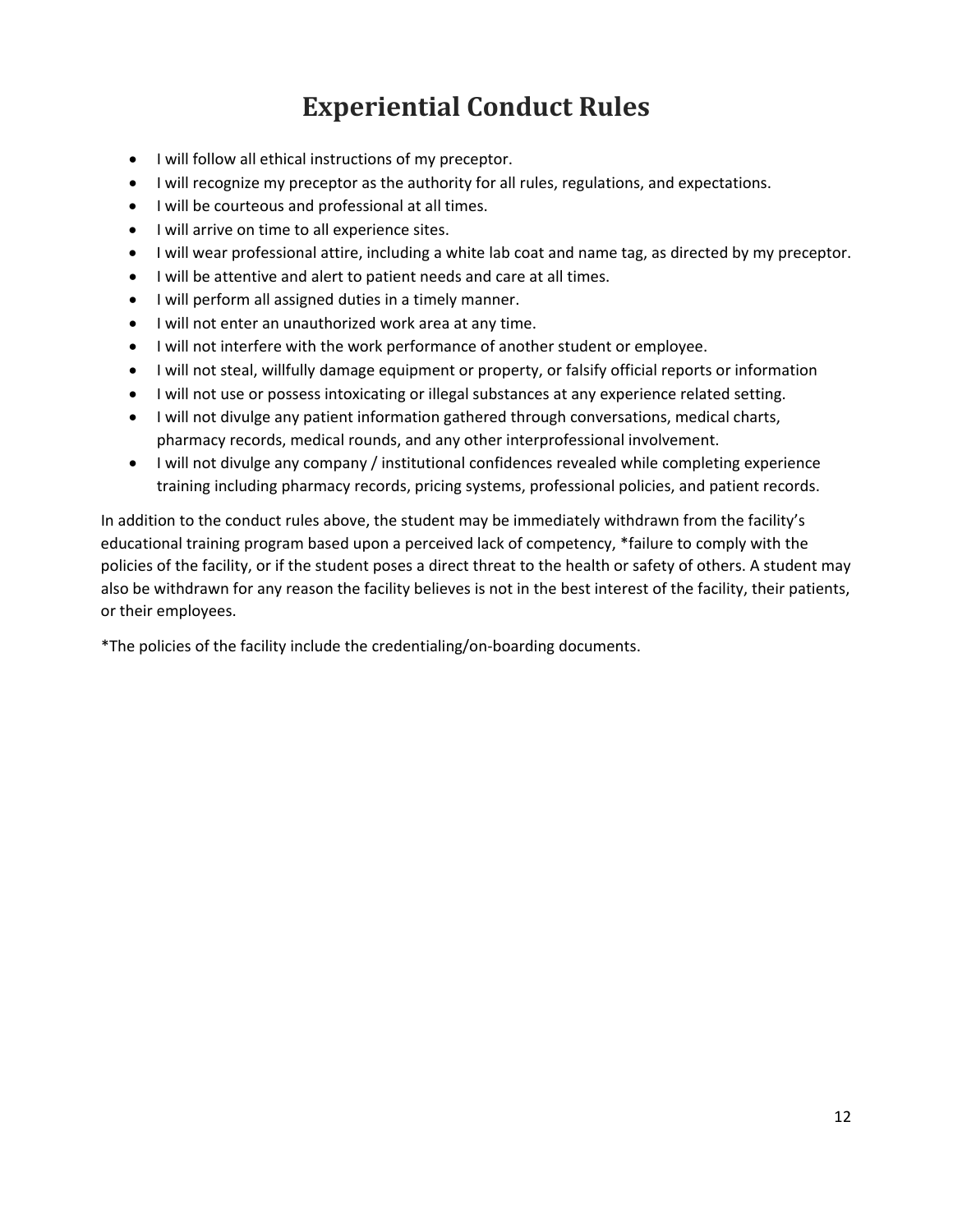# **Process for Handling Student Preceptor/Site Complaints**

The School of Pharmacy is committed to providing a learning and working environment in which complaints are responded to promptly and with minimum distress and maximum protection to all parties involved. To avoid any confusion as to the best way to handle any troublesome situation that has arisen or may arise between a student and a practice site, the student shall follow the below process.

- 1. The student should attempt to resolve the issue with the preceptor directly.
- 2. Students may email the Assistant Dean as they are working with the preceptor to resolve the issue. Please do not wait until the end of the rotation to document issues.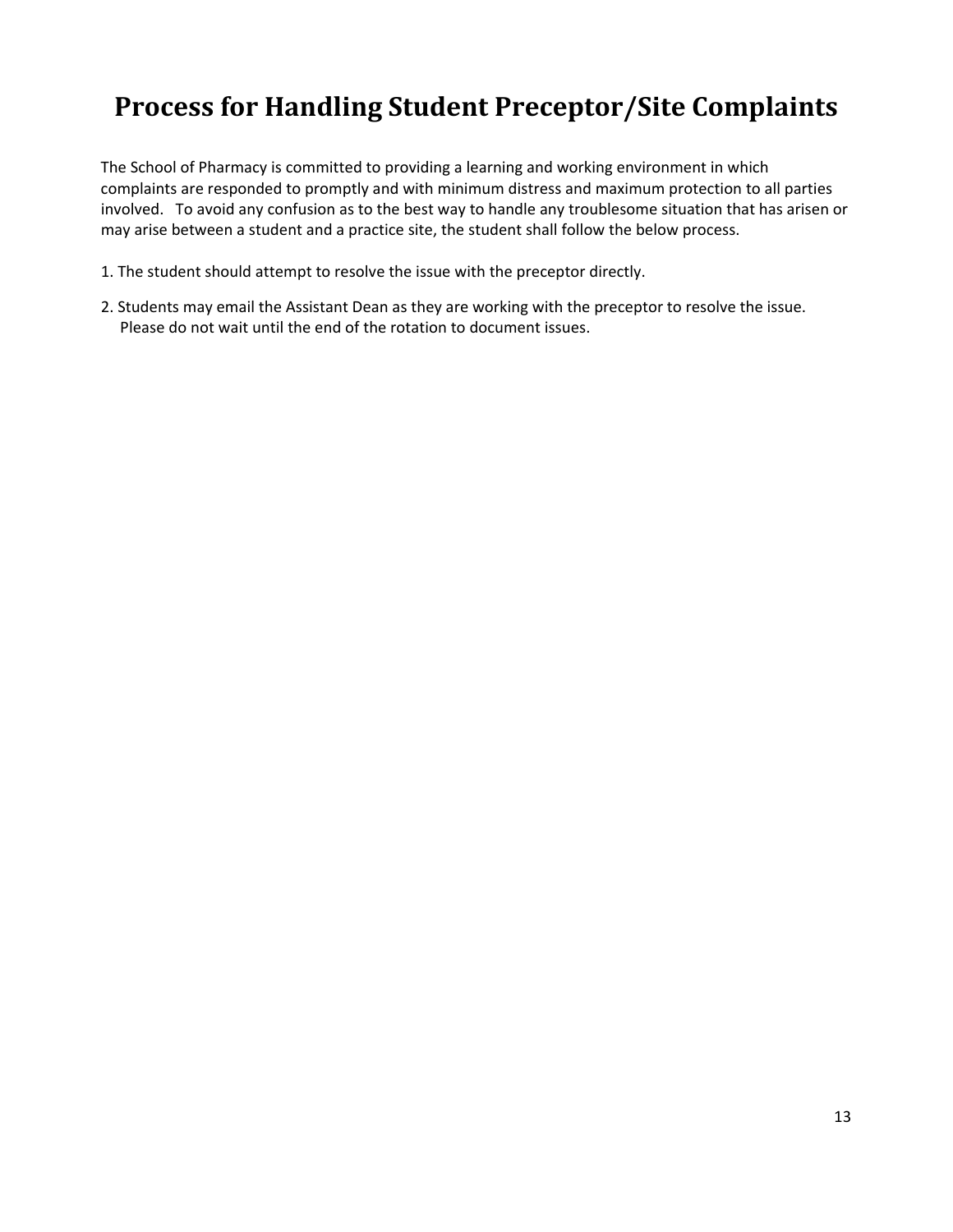# **Student Dress Code**

The student will dress in a manner befitting professionals in the pharmaceutical healthcare setting. The Pharmacy Practice department reserves the right to impose additional restrictions on dress or appearance at the discretion of the faculty member and/or preceptor. Practice sites may have more prescriptive policies than outlined above. Students are required to follow site specific policies on dress and appearance.

#### Male Dress Code

Men are to wear clean, pressed slacks with a tie and tucked in collared shirt. Shoes should be clean dress shoes with socks. Overall appearance should be neat and presentable. Men's hair shall be well kept and groomed. No headwear is allowed unless it is for religious purposes.

#### Female Dress Code

Women's dress should be conservative, professional attire. Women may wear appropriate skirts, dresses, or slacks with an acceptable top. Shoes should be comfortable and conducive to standing in for at least 4 hours. They MUST be closed toed, dress shoes with heel height ≤ 2 inches. Undergarments should be covered at all times and clothing should not be revealing or tight fitting. No headwear is allowed unless it is for religious purposes. Because there is such a variety of female attire, students will have to use their best judgment as to what fits these criteria.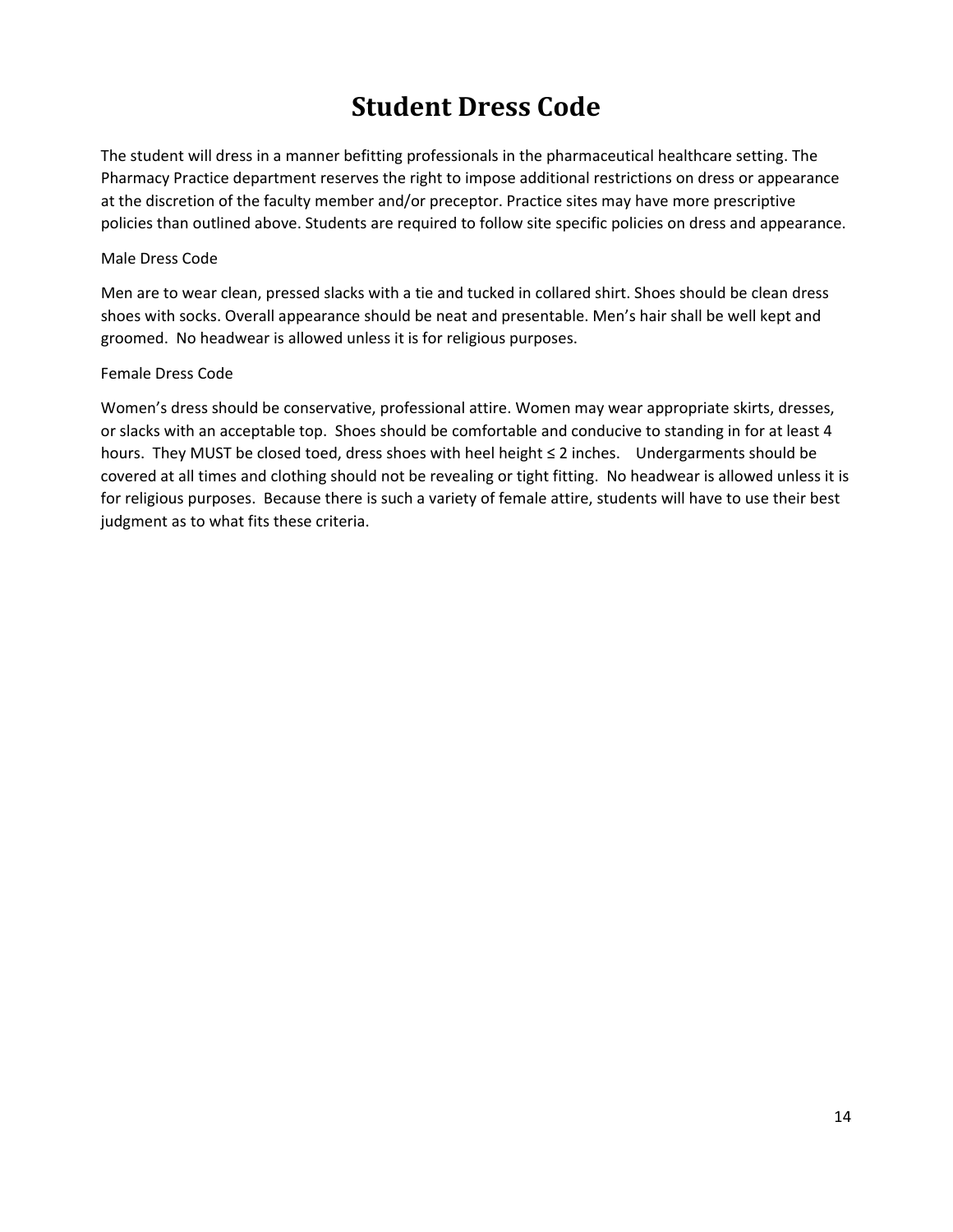### **Attendance Policies**

 Excused and Unexcused Absences for IPPEs/APPEs Attendance Policies for IPPE or APPEs are: Attendance in this course is mandatory. Therefore, inability to be on your given site at your scheduled time will result in failure of the rotation. Unforeseen circumstances such as illness may occur and may prevent you from attending an experiential rotation. In this case, the student \***must\*** follow all 4 steps of the procedure:

1. Call your site preceptor and let them know you will not be attending due to an unforeseen incident (provide the reason why) and arrange an alternate date and time to make up the hours. All "make up" rotations must be completed at the assigned site and be completed **\*before\*** the last day of the rotation unless other arrangements with the Assistant Dean of Experiential Education or Clinical Coordinator have been made in advance.

2. Email Dr. Ghilzai (naushadgh@pcom.edu), Professor and Associate Dean for Academics and Assessment with the date of your absence and why you are seeking an excused absence and copy the email (cc) to Dr. Wickman (juliewi@pcom.edu).

3. Obtain supporting documentation for your absence. In the case of illness you should make an appointment with your physician, as you will need to provide documentation that you were ill on the date you missed your rotation. Required documentation concerning other causes of unexcused absences will depend on the reason for the absence.

4. This document shall be submitted to Dr. Ghilzai as per the Absence Policy upon your return to school.

 **Students who do not follow all 4 procedures will be considered as having an unexcused absence with no exception. Occurrence of one unexcused absence during an IPPE or APPE rotation will result in an automatic No Pass for the rotation.**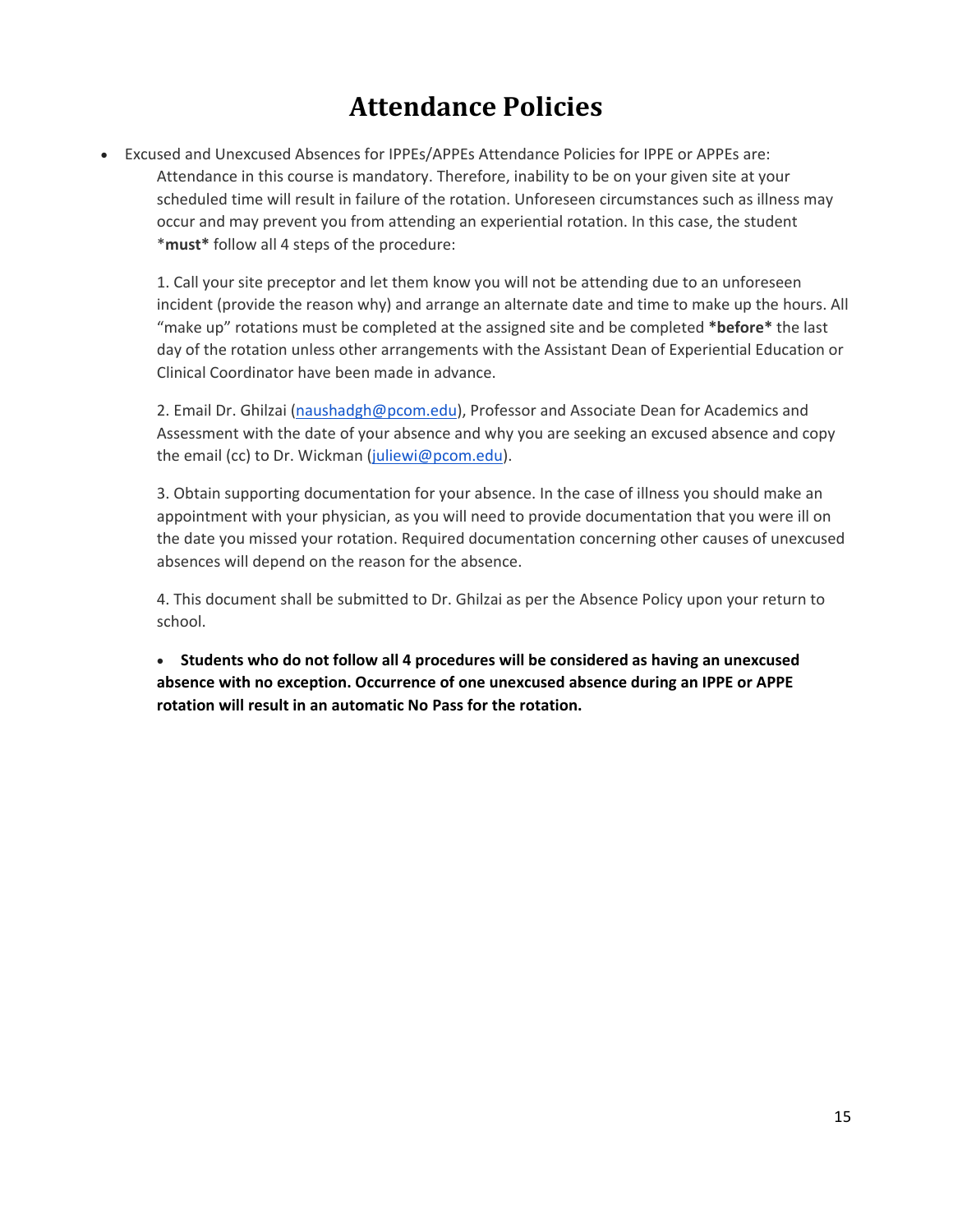### **Unexcused Absence Definition**

Unexcused absences are an example of unprofessionalism and are not allowed. Failure to show up on your scheduled experiential rotation without following the below Absence Policy and Attendance Policy will result in an automatic failure of the rotation and may lead to disciplinary action.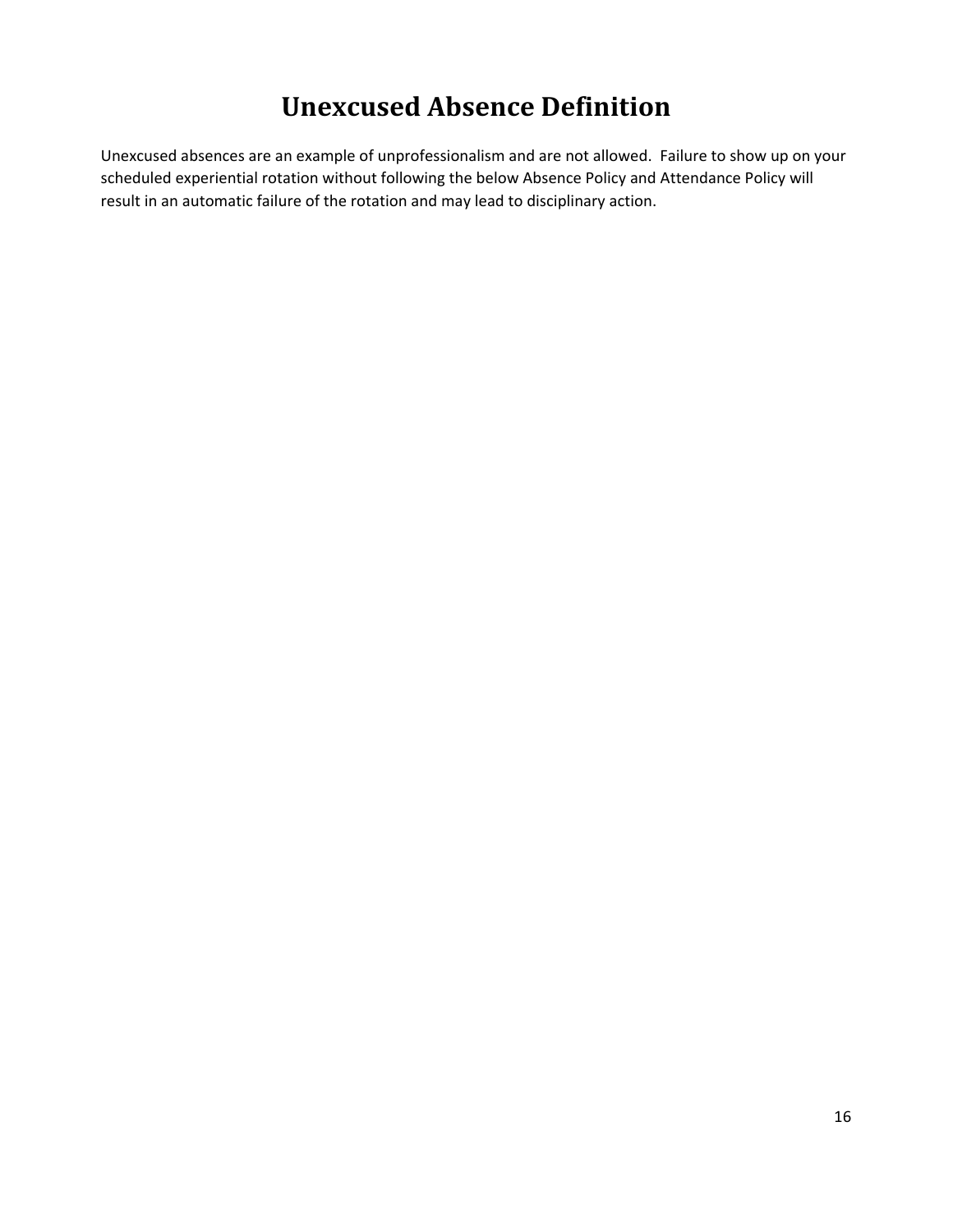# **Absence Policy**

#### *As taken from PCOM School of Pharmacy Academic Handbook*

#### **Required Experiences**

*A required experience* is a course or activity where attendance is mandatory. Required experiences must be made up if missed. Students who miss a required experience must have an approved excused absence from the ADAA. Please refer to the section on *Absence Policy* in this handbook.

Required experiences include:

- Oral and written examinations and quizzes
- Laboratories
- **•** Simulations
- Remediation
- Integrated Case Studies I-IX and Case Studies courses I-VI
- Professional Practice I-IX courses
- Pharmacy Curricular Outcomes Assessment (PCOA)
- Comprehensive Examinations (I-III)
- Interprofessional education courses(INDP 100, 200 and 300)
- **•** Introductory Pharmacy Practice Experiences (IPPEs)
- Advanced Pharmacy Practice Experiences(APPEs)
- Fourth Professional Year Capstone II course
- Any course or activity where attendance is required

Students are allowed to be **absent a maximum of five times per academic term for all courses or activities not listed as "required experiences".** An *absence* is when a student is not present during the one‐hour class time when attendance is taken. Students may submit an Absence Request form for an *excused absence* for required experiences. If an excused absence is approved, the activity must be made up before the end of the academic term. If a student does not obtain an approved excused absence for a *required experience* or approved delay in completion of graded material, then the grade of "zero" (F) or "NP" will remain without recourse. This may result in automatic failure of the entire course.

#### **Students may only receive one excused absence per academic term.**

Strong justifications for excused absences, include the following:

- personal and family emergencies (non-health related),
- $\bullet$  health related emergencies requiring hospitalization
- bereavement.
- jury duty,
- court summons,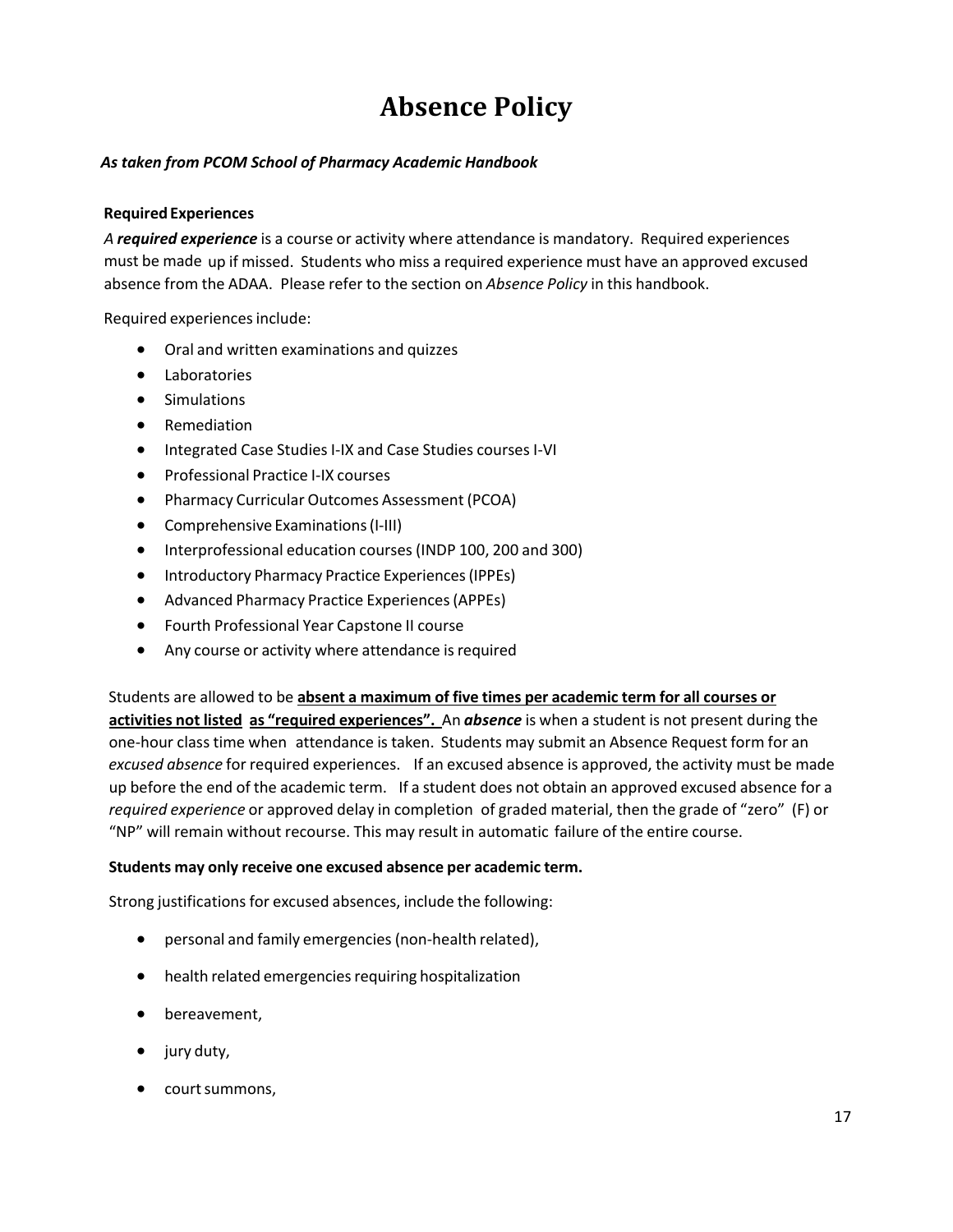- immigrationappointments,
- military duty,
- mandatory religious observances, and
- school-approved activities, including pharmacy organization local, state and national meetings.

For excused absences, the ADAA will work with the student to schedule make up assessments in accordance with their individual situation.

Students with chronic health and medical issues are advised to contact the ADAA and Student Affairs for evaluation for accommodations. Please refer to *Leave of Absence Policy* in the PCOM General Student Handbook.

If cause for an absence should arise, please have someone notify the PCOM School of Pharmacy at 678‐ 407‐7345 as soon as possible so the SOP is aware of the situation. Contact the ADAA no later than the first day of your return to campus to reschedule any approved missed *required experiences*. FOR ANY OTHER REASON, prior approval is required for absence from, or delay in completion of, a *required experience*.

Students granted prior approval for excused absences may be required to take graded material, such as exams, early. The ADAA and course coordinator is responsible for coordinating all approved changes in scheduled times or due dates for graded material.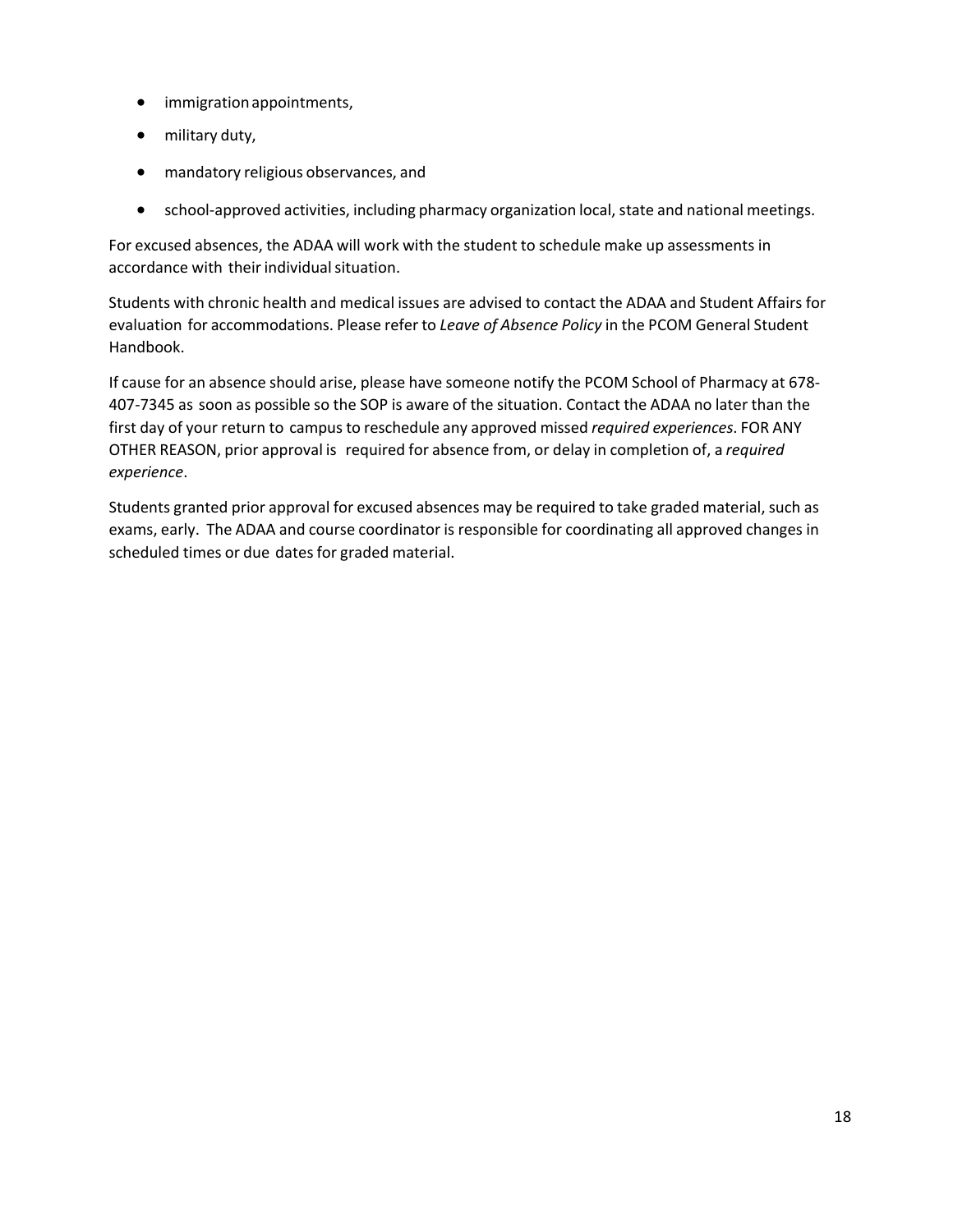# **Policy and Procedures for Requesting Absences and Modifications for Religious Reasons**

#### *As taken from PCOM School of Pharmacy Academic Handbook*

#### **Policy statement**

PCOM does not tolerate discrimination or harassment on the basis of age, race, sex, color, gender, gender identity and expression, national origin, ethnicity, ancestry, sexual orientation, religion, creed, disability, genetic information, marital status or any other protected class.

PCOM respects the religious diversity of its students and will attempt to grant absences and make reasonable modifications that honor the primacy of a commitment to patient care and do not unduly burden faculty, students, or others involved in the affected educational activity.

#### **Purpose of the policy**

The purpose of this policy is to acknowledge respect for the religious diversity of PCOM students by providing, where possible, excused absences and reasonable modifications in cases where genuine conflicts exist between students' religious beliefs/practices and educational activities. Such modifications must honor the primacy of a commitment to patient care, not unduly burden faculty, staff, students, or others, and must not significantly alter the prescribed curriculum requirements.

#### **Proceduresfor Requesting Absences and/or Reasonable Modifications during the Clinical/Experiential Portion(s) of the Curriculum**

- 1. The request must be made in writing by completing the Request for Absence/ Modification form no later than by the end of the first week of each academic term. Students can request the form by emailing the Office of Student Affairs on their campus: Gastudentaffairs@pcom.edu
- 2. Students must submit the completed form to the Student Affairs Director on their respective campus.
- 3. A decision on the student's request will be made by the end of the second week of each academic term.
- 4. If the request is approved, the Student Affairs Director will notify the student and set‐up a plan of action.

#### Failure to follow the procedures set forth in this policy with regard to a request for an absence will **result in an unexcused absence. The consequences of unexcused absences will be determined by each Course Director.**

\* Students should be aware of the requirements for particular classes and programs in which they are enrolled that may restrict or otherwise limit PCOM's ability to grant absences and modifications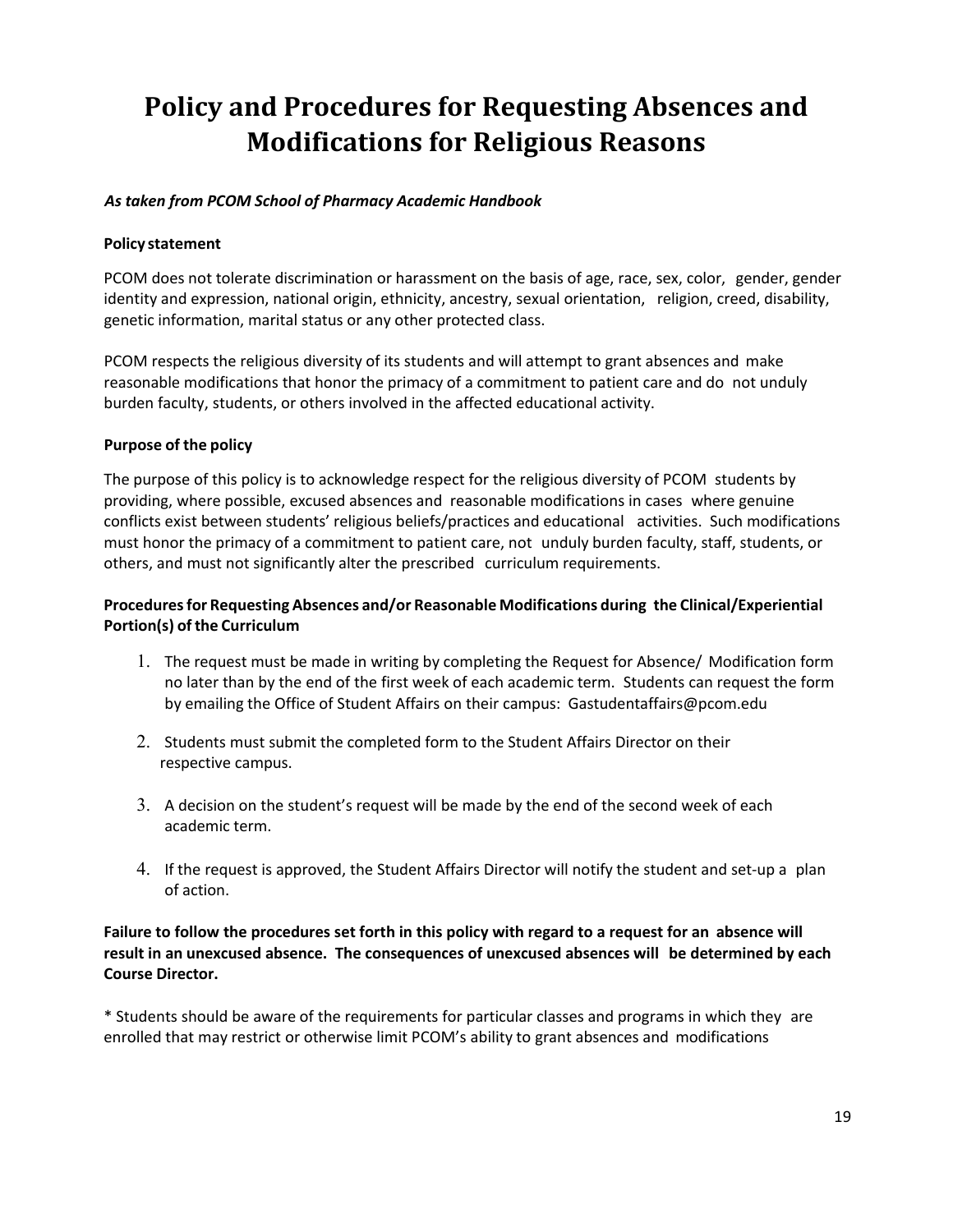#### **Decisions Regarding Requests**

Decisions regarding requests for absences or modifications during the didactic and clinical component of the curriculum will be coordinated by the Student Affairs Director on their respective campus. A decision will be made within one week of receipt of the Request for Absence or Modification form and will be communicated to the student in writing.

Factors being considered will include but not be limited to:

•Sincerely held religious belief;

•Whether granting the absence or modification will unduly burden faculty, staff, or others

•Whether granting the absence or modification will unacceptably compromise the nature and/or rigor of the educational requirements.

#### **Appealing a Decision**

When a request for an absence or modification during the didactic portion of the curriculum is denied, the student may submit a written appeal of the decision to the Provost.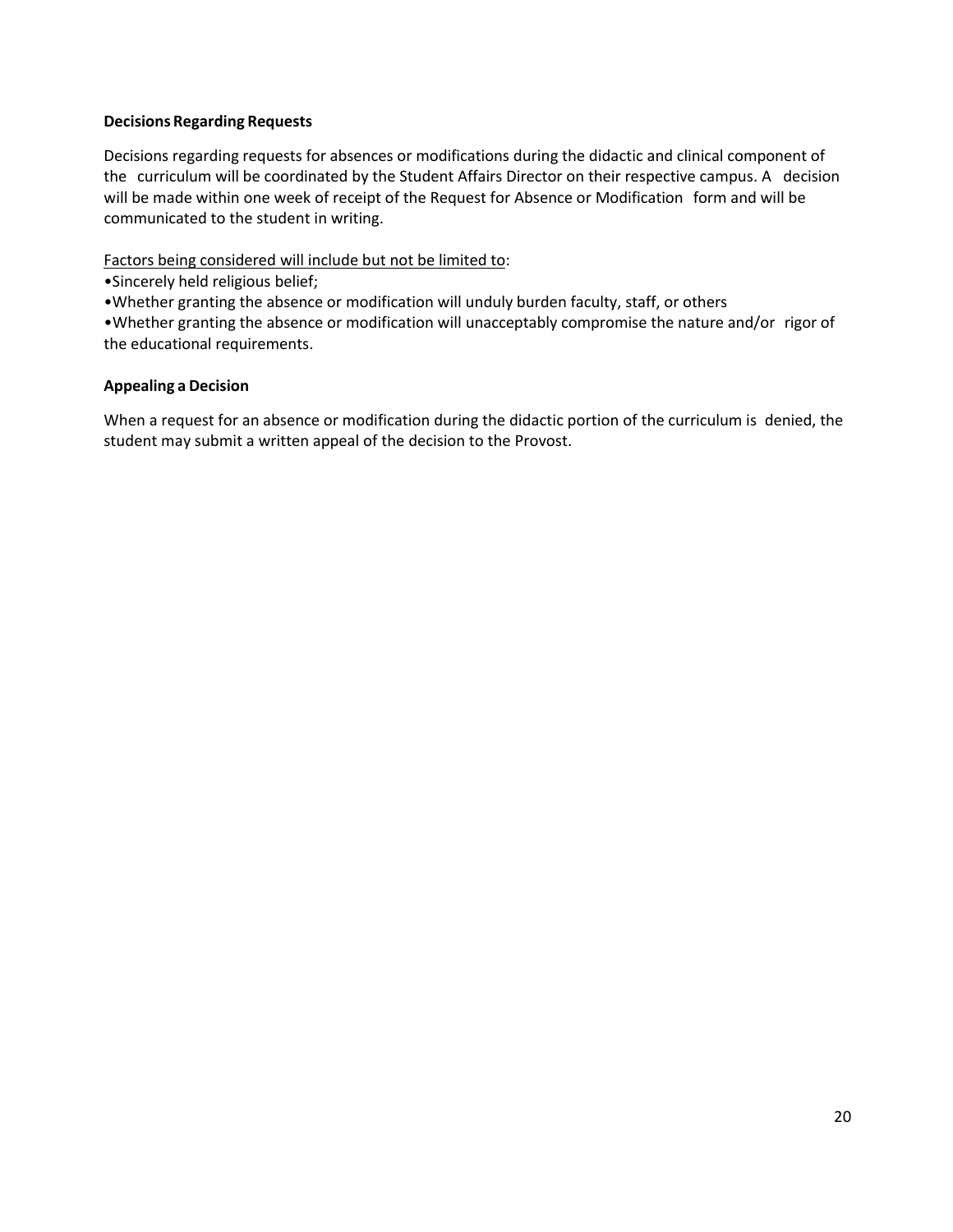### **Remediation**

If a student must remediate a didactic course they will not be allowed to participate in an IPPE during the same period.

The IPPE must be made up either during fall or winter break, summer, or during the student's first APPE block. The student will then not have an "off" block. IPPE makeup schedules are all based on availability and at the discretion of the Assistant Dean of the Office of Experiential Education.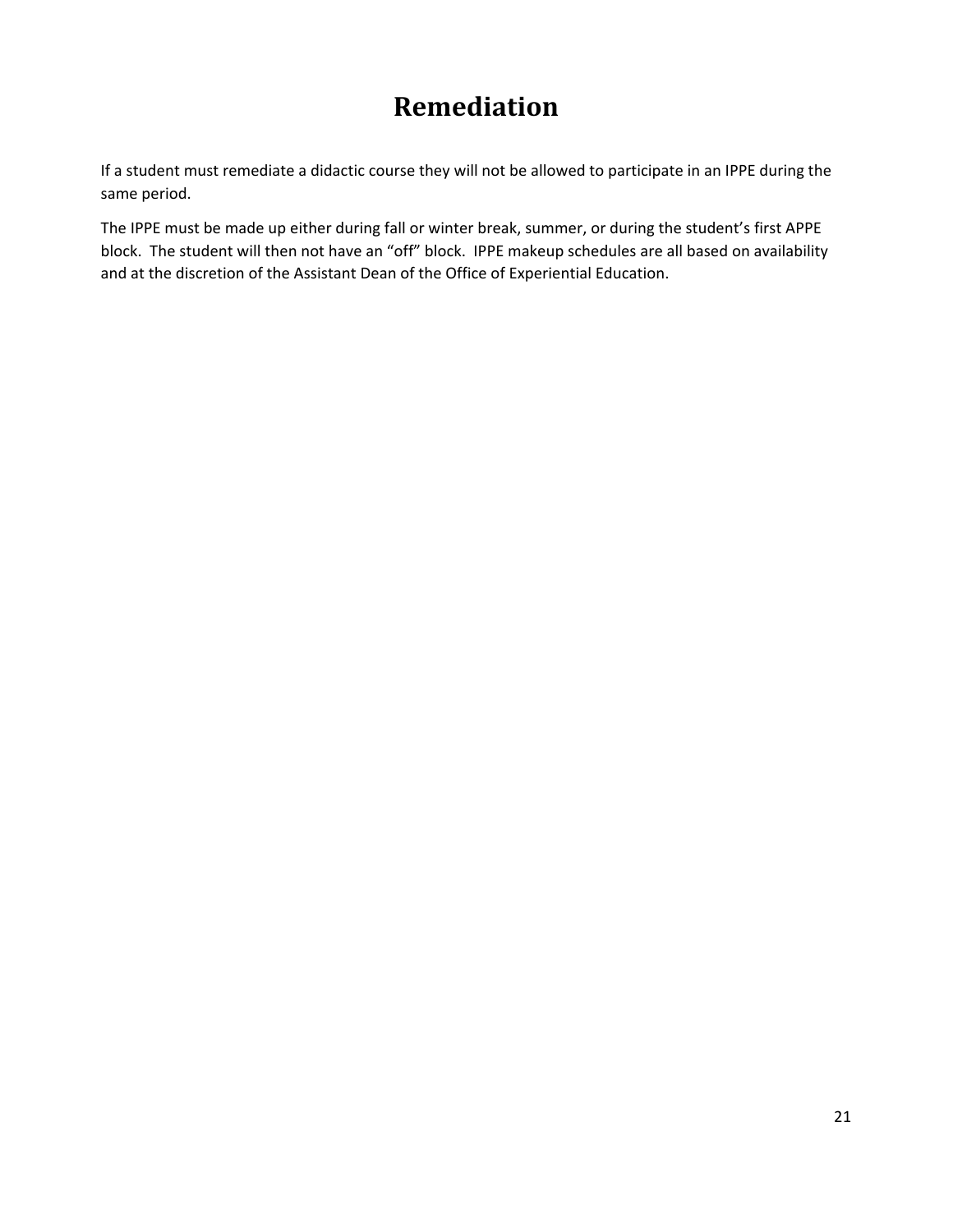### **Assessment and Grading Policies**

There will be no exams for this course.

For IPPEs and APPEs occurring during the school year August through April there will be a **Midpoint and Final Evaluation of Site** and a **Midpoint and Final Evaluation of Preceptor** that will require student completion in CORE. APPE students will also be required to complete a **Midpoint and Final Self Evaluation.**  The student must complete all evaluations in a timely manner. Failure to do so will result in a grade of Incomplete until the evaluations have been submitted.

It is good practice to view and discuss evaluations with the preceptor. It is up to the student to broach the subject with the preceptor prior to the evaluation due date.

The APPE grading scale is below:

| <b>Learning Objectives</b>             |  |
|----------------------------------------|--|
| $>4.5 = A$                             |  |
| $3.5 - 4.4 = B$                        |  |
| $3.0 - 3.4 = C$                        |  |
| $<$ 2.9 = No Pass                      |  |
|                                        |  |
| <b>Professionalism Objectives</b>      |  |
| >4 on both objectives in order to pass |  |

Summer IPPEs that are two or three weeks will have a **Midpoint and Final Evaluation**. Summer IPPEs that are one week in length will have a **Final Evaluation**. The grading scale for IPPE's is listed below:

| <b>Assessment Tool</b>                  | <b>Scale</b> |
|-----------------------------------------|--------------|
| Attend all scheduled site visits        | P/NP         |
| Course Objectives                       | P/NP         |
| Ethics / Professionalism Objectives     | P/NP         |
| Completion of Three Weekly Workbooks    | P/NP         |
| End of rotation Evaluation by preceptor | P/NP         |

Total:

P (if all P above) or NP (if at least one NP above).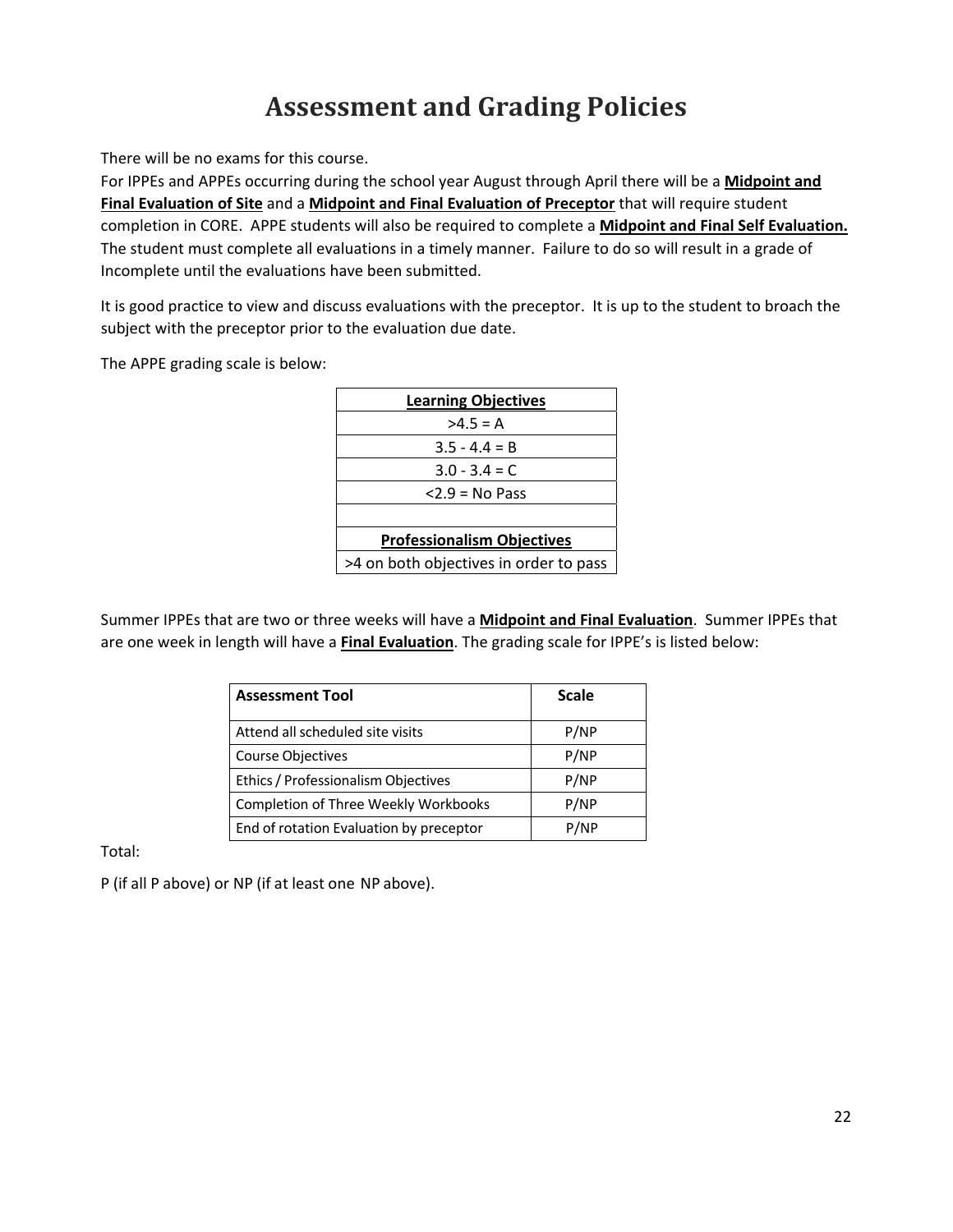The **Final Evaluation of Site** is questioning the environment and if the site operated in a professional manner and, additionally, if you would recommend this site for other students.

The **Final Evaluation of Preceptor** is asking your assessment of the preceptor in the following categories:

- Was the preceptor accessible?
- Was the preceptor approachable?
- Were you treated as a professional?
- Did the preceptor provide constructive feedback concerning your performance?
- Would you recommend the primary preceptor for future students?

Each evaluation has a "Comment" section at the bottom for additional comments. As mentioned earlier, should you encounter difficulties with your preceptor do not wait until this final evaluation process to address the situation.

All evaluations are confidential and shared with preceptors after several evaluations (no less than three) have been received. Anonymity is maintained so please be honest about your site and preceptor experience.

IPPEs are evaluated on a PASS/NO PASS scale. APPEs are evaluated on a letter grade scale. Failure to complete any of the assignments or evaluations will result in failure of the course. It is the student's responsibility to have all of the assignments and evaluations submitted on or before the due date.

It is the student's responsibility to place all graded assignments into their CORE portfolio as defined in **the course syllabi.**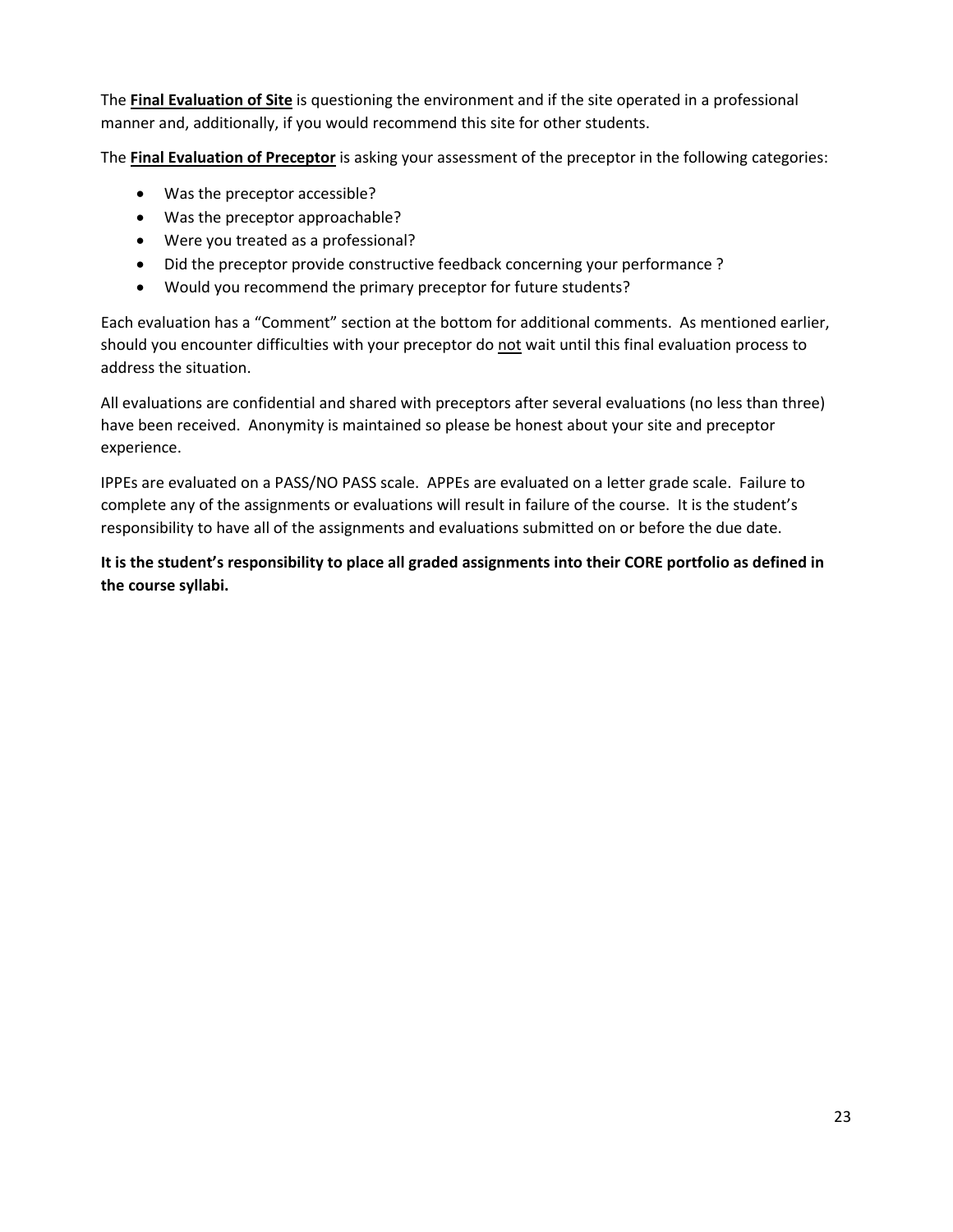# **BLS/Immunization Requirements**

It is the student's responsibility to ensure that all required immunizations are current and any necessary supporting documentation is provided to the Office of Experiential Education. Each experiential site's immunization and credentialing requirements will be listed in CORE. Prior to the beginning of the academic year, APPE students must provide required documents to the Office of Experiential Education (see page 4). IPPE students must provide required documents to the Office of Experiential Education by due date stated at time of schedule release. Failure to provide all documentation by due date will result in inability to complete the rotation that block. In addition, it will be the student's obligation to maintain active BLS certification at all times.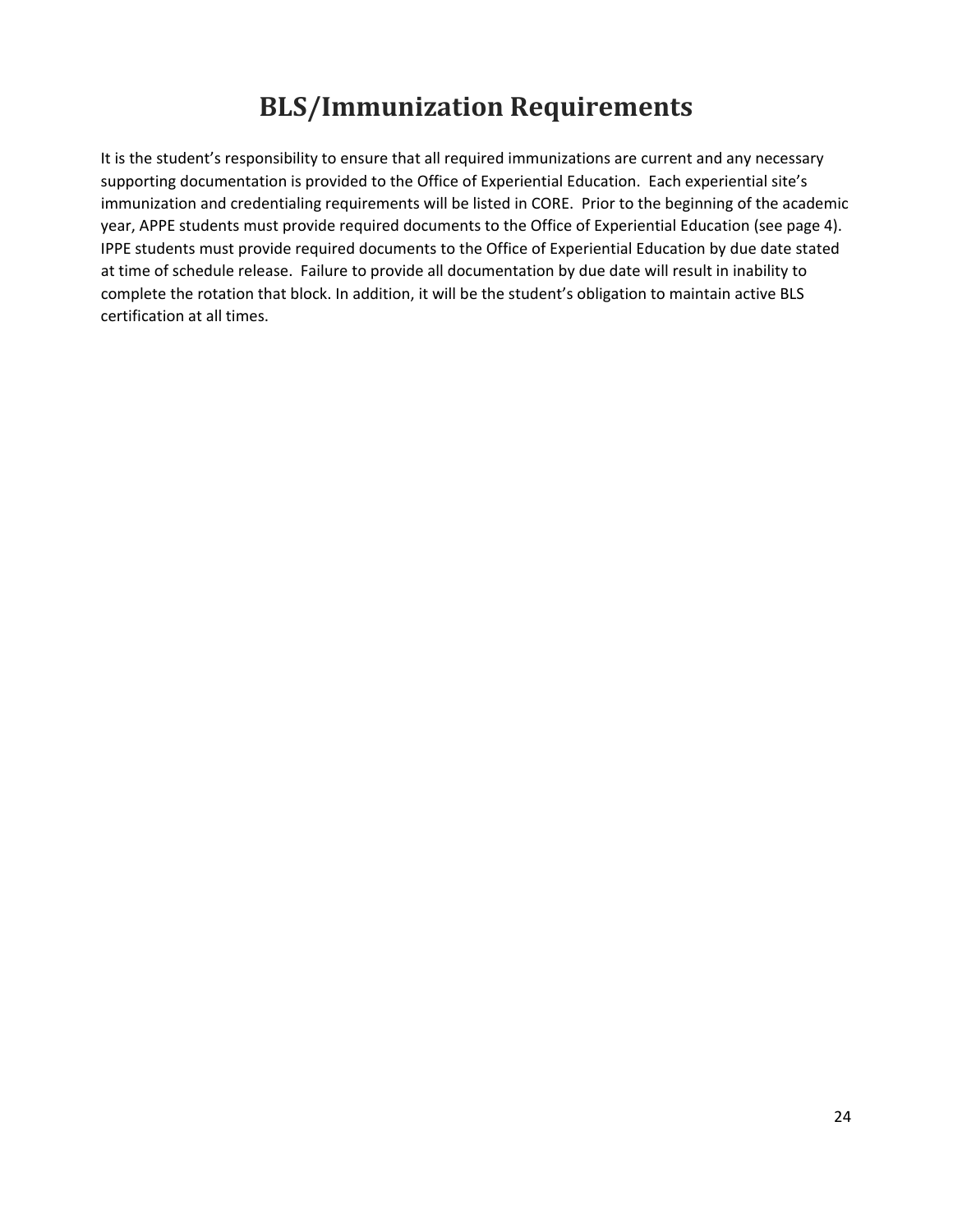### **Intern Registration**

This license must be obtained prior to first scheduled IPPE, or end of the Fall Term of the first professional year, whichever is earlier. You will learn more about the process in Orientation.

Out of state APPE rotations may require that state's license. It is up to the student to obtain appropriate licensure in a timely manner. Rotations that are incomplete due to student's lack of license will be made up during the first block of the next academic year. This will be based on availability and is at the discretion of the Assistant Dean of Experiential Education.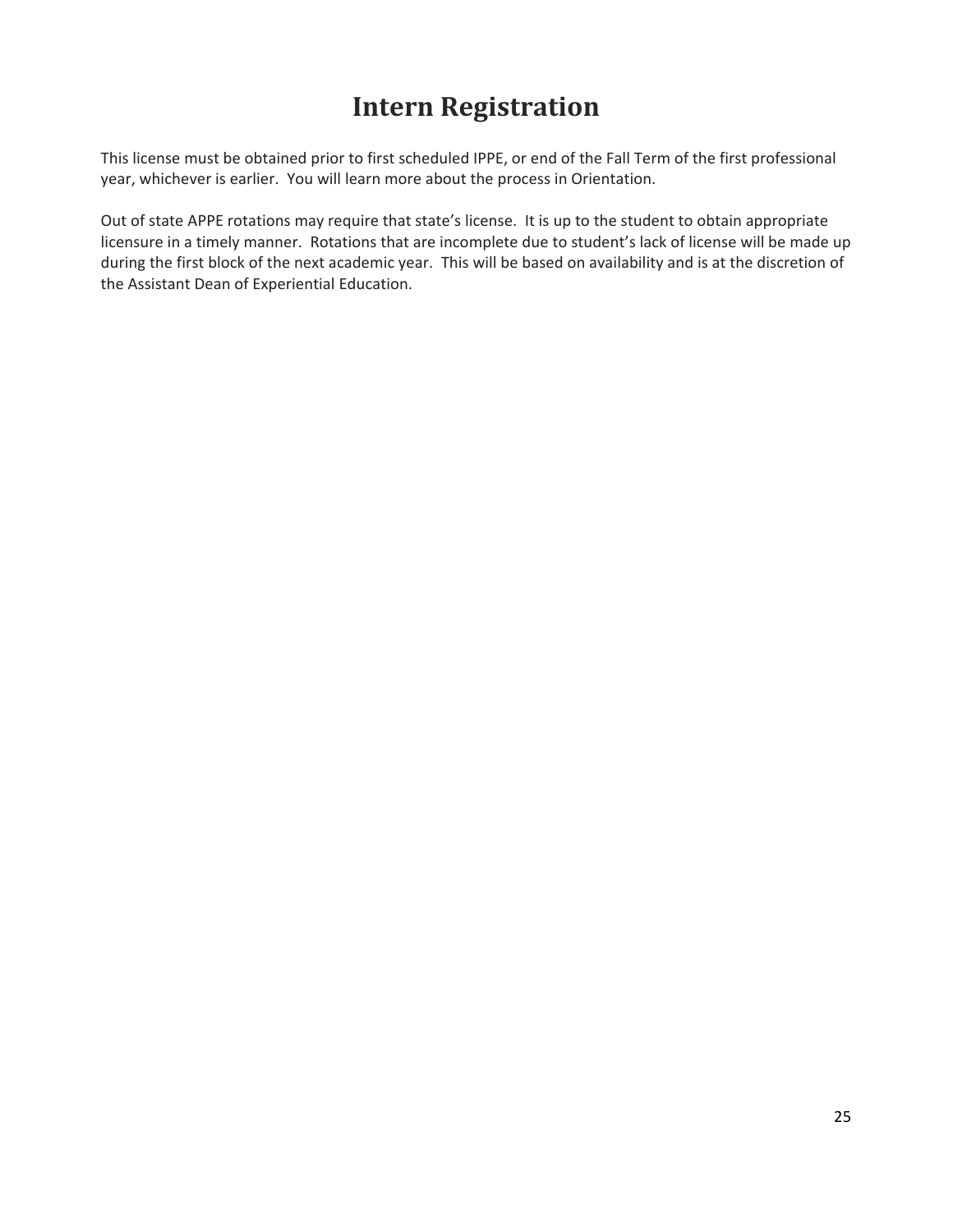# **Liability Insurance**

Bounded by the affiliation agreements we have with all of the experiential sites, all students are required to have personal liability insurance. GA-PCOM School of Pharmacy has secured this insurance on your behalf and has provided supporting documentation to all participating experiential sites. If your site requires additional proof of your insurance please contact the Experiential Department.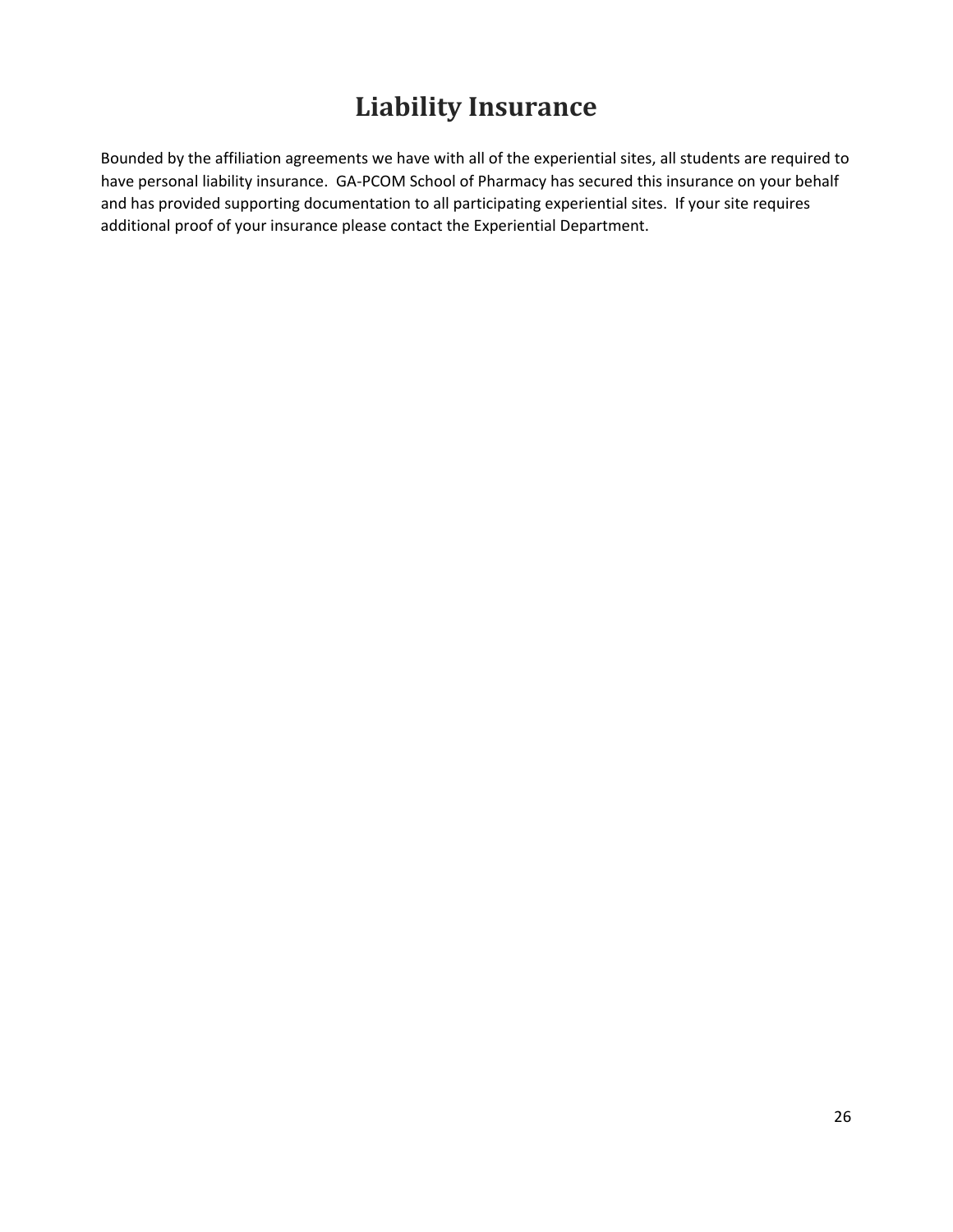### **Health Insurance**

The student is required to maintain active health/medical insurance along with supporting documentation all times.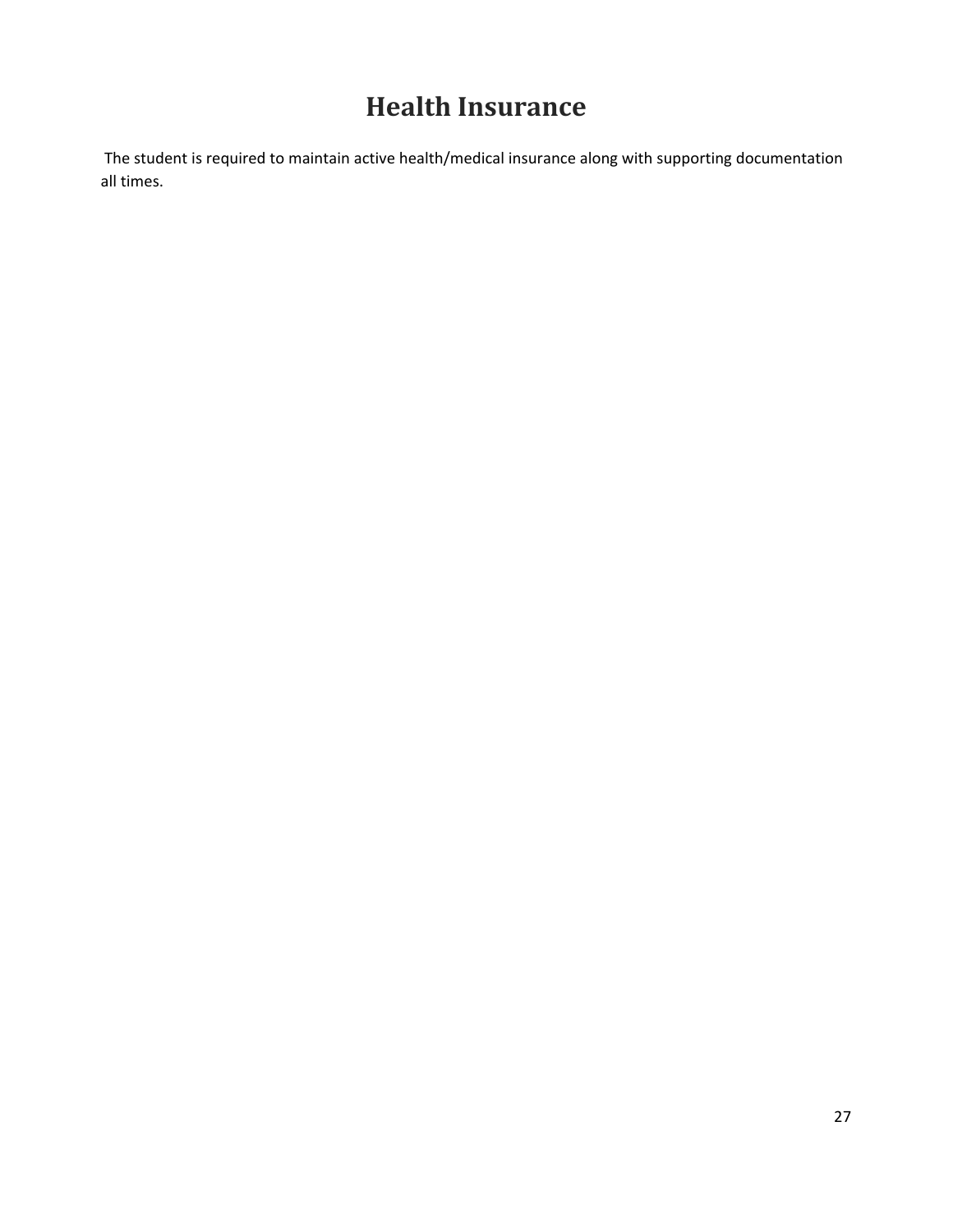### **Compensation**

The student shall not, under any circumstances, receive financial remuneration from the experiential site while on any practice experience rotations. Failure to adhere to this policy will result in suspension and removal from the rotation and receipt of a failing grade (F) in the course and may lead to disciplinary action.